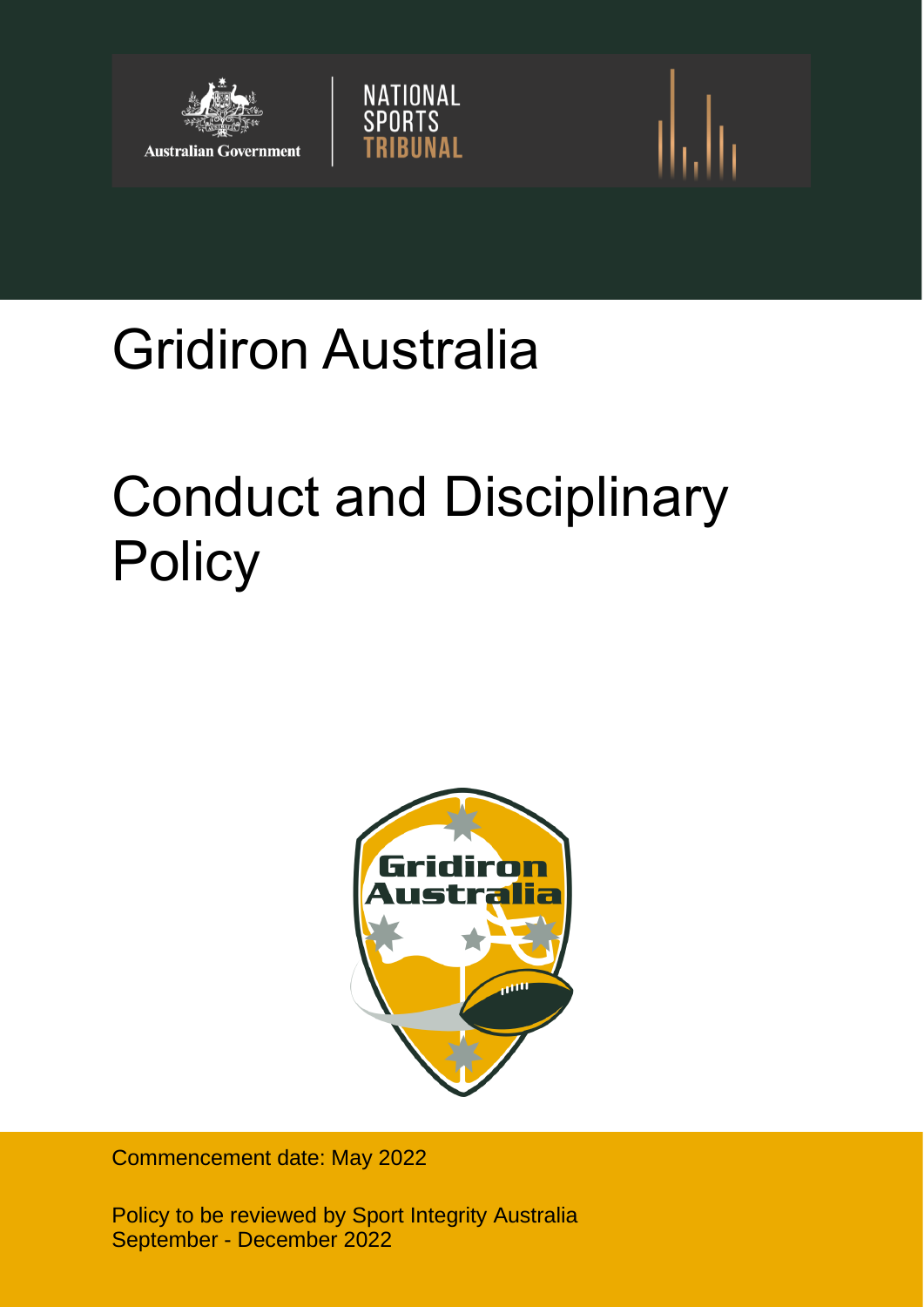# **Contents**

| 2. |  |  |  |
|----|--|--|--|
| 3. |  |  |  |
| 4. |  |  |  |
| 5. |  |  |  |
| 6. |  |  |  |
| 7. |  |  |  |
| 8. |  |  |  |
|    |  |  |  |
|    |  |  |  |
|    |  |  |  |
|    |  |  |  |
|    |  |  |  |
|    |  |  |  |
|    |  |  |  |

# **Address for Complaints Manager:**

mpio@ga.org.au Email: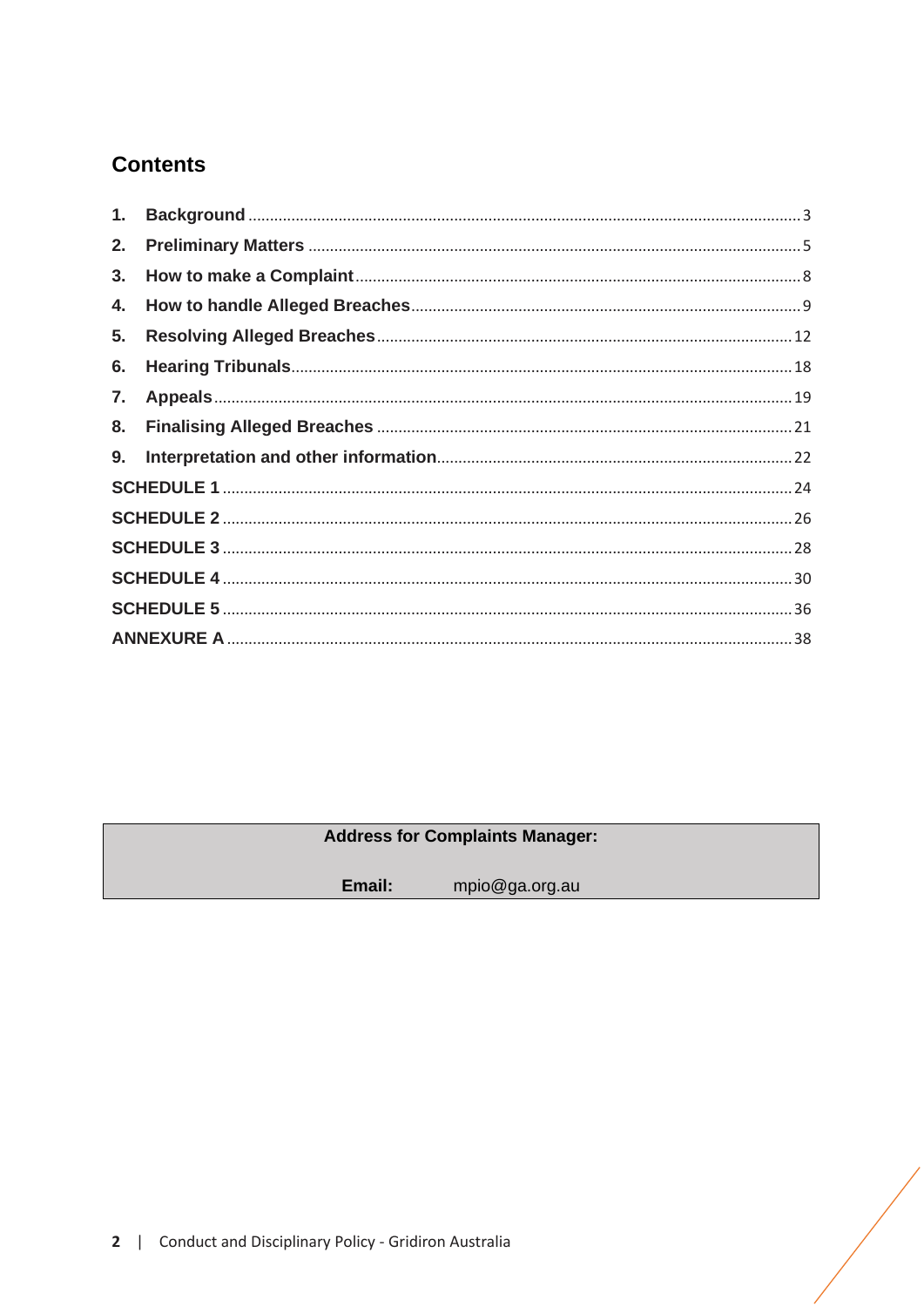# <span id="page-2-0"></span>**1. Background**

# 1.1. This Policy:

- (a) Sets out the processes for resolving conduct and disciplinary disputes arising from an individual or organisation breaching an Eligible Policy of the Sport;
- (b) Can be adopted at the GA, Member Organisation and Affiliate level without amendment; and
- (c) Does not cover conduct and disciplinary matters arising under policies that form part of the National Integrity Framework.

#### 1.2. Definitions

In this Policy the following words have the corresponding meaning:

**Affiliate** means a member of a Member Organisation that is an incorporated association or company, including (as applicable) clubs, districts, regions and zones.

**Alleged Breach** has the meaning given in clause [2.1.](#page-4-1)

**Alternative Dispute Resolution** is a collective term for processes, such as mediation, to resolve disputes without the need for arbitration that will be applied to resolve the Alleged Breach in accordance with clause.

**Appeals Tribunal** means the appeals tribunal established under clause [7,](#page-18-0) being either the NST Appeals Division or an Internal Appeals Tribunal as provided in this Policy.

**Breach Offer** means the procedure set out in clause [5.4.](#page-14-0)

**Complainant** means one or more persons who makes a Complaint about an Alleged Breach by a Respondent in accordance with this Policy.

**Complaint** has the meaning set out in clause [2.2.](#page-4-2)

**Complaint Form** means the complaint form included in Schedule 1.

**Complaints Manager** means the person appointed by a Sport Organisation to manage Alleged Breaches under this Policy, who must not be the same person as the Decision Maker for the relevant Alleged Breach.

**Decision Maker** means the person appointed by a Sport Organisation to make certain decisions in relation to the resolution of Alleged Breaches under this Policy, who must not be the same person as the Complaints Manager for the relevant Alleged Breach.

**Disciplinary Action** has the meaning set out in clause.

**Eligible Policy** means the constitution and all by-laws, rules, regulations, policies and procedures (howsoever named) and directions of a Sport Organisation except:

- (a) The policies that form part of the National Integrity Framework;
- (b) The Personal Grievances Policy; and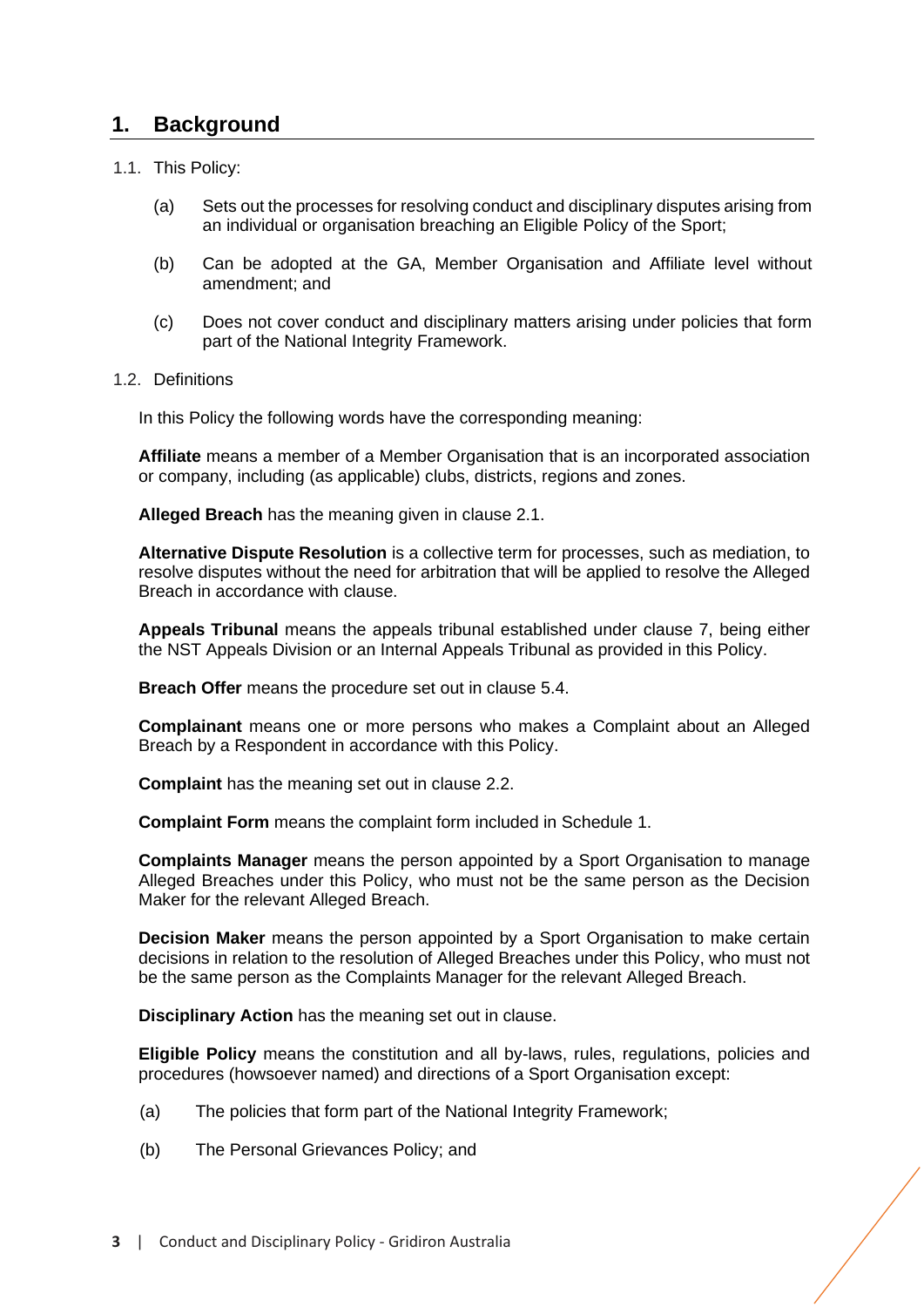(c) Any other policy in respect of which a Sport Organisation expressly excludes the application of this Policy.

**Hearing Tribunal** means the first instance tribunal established under clause [6,](#page-17-0) being either the NST General Division or an Internal Tribunal as provided in this Policy.

**Internal Appeals Tribunal** means an internal appeals tribunal established by a Sport Organisation under clause [7.](#page-18-0)

**Internal Tribunal** means an internal hearing tribunal established by a Sport Organisation under clause [6.](#page-17-0)

**Legal Practitioner** is a person holding a current practising certificate as a lawyer or barrister in any Australian jurisdiction.

**Member** means a member of GA or other Sport Organisation admitted in any category of membership in accordance with the provisions of the GA Constitution or the Sport Organisation Constitution, as the case may be.

**Member Organisation** means a sporting organisation that is a member of GA in accordance with the provisions of the GA Constitution.

**National Integrity Framework** means the set of "National Integrity Framework" integrity policies produced by Sport Integrity Australia from time to time.

**GA** means Gridiron Australia.

**NST** means the National Sports Tribunal established under the NST Legislation.

**NST Eligible Matter** means an Alleged Breach that is a kind of dispute that falls within the jurisdiction of the NST.

**NST Excluded Matter** means an Alleged Breach that is a kind of dispute that is expressly excluded from the NST's jurisdiction.

**NST Legislation** means the *National Sports Tribunal Act 2019* (Cth) (**NST Act**), and any legislative instruments made under the NST Act as may be in force from time to time, including the *National Sports Tribunal Rule 2020* (Cth), *National Sports Tribunal (Practice and Procedure) Determination 2021* (Cth) and *National Sports Tribunal Act 2019 - Principles for Allocating a Member to a Dispute 2020*

**Personal Grievance** means any type of interpersonal conflict or dispute between two or more people (including individuals and body corporates) that does not concern or allege a breach of an Eligible Policy.

**Policy** means this Conduct and Disciplinary Policy, including any schedules and annexures.

**Process** means the chosen process for resolving an Alleged Breach under this Policy, with each option outlined in clause [5,](#page-11-0) including Alternative Dispute Resolution, Warning Procedure and Breach Offer.

**Protected Disclosure** means, where a Sport Organisation is a "regulated entity" under the whistleblower laws in the *Corporations Act 2001* (Cth), a disclosure of information to the Sport Organisation that qualifies for protection under those laws.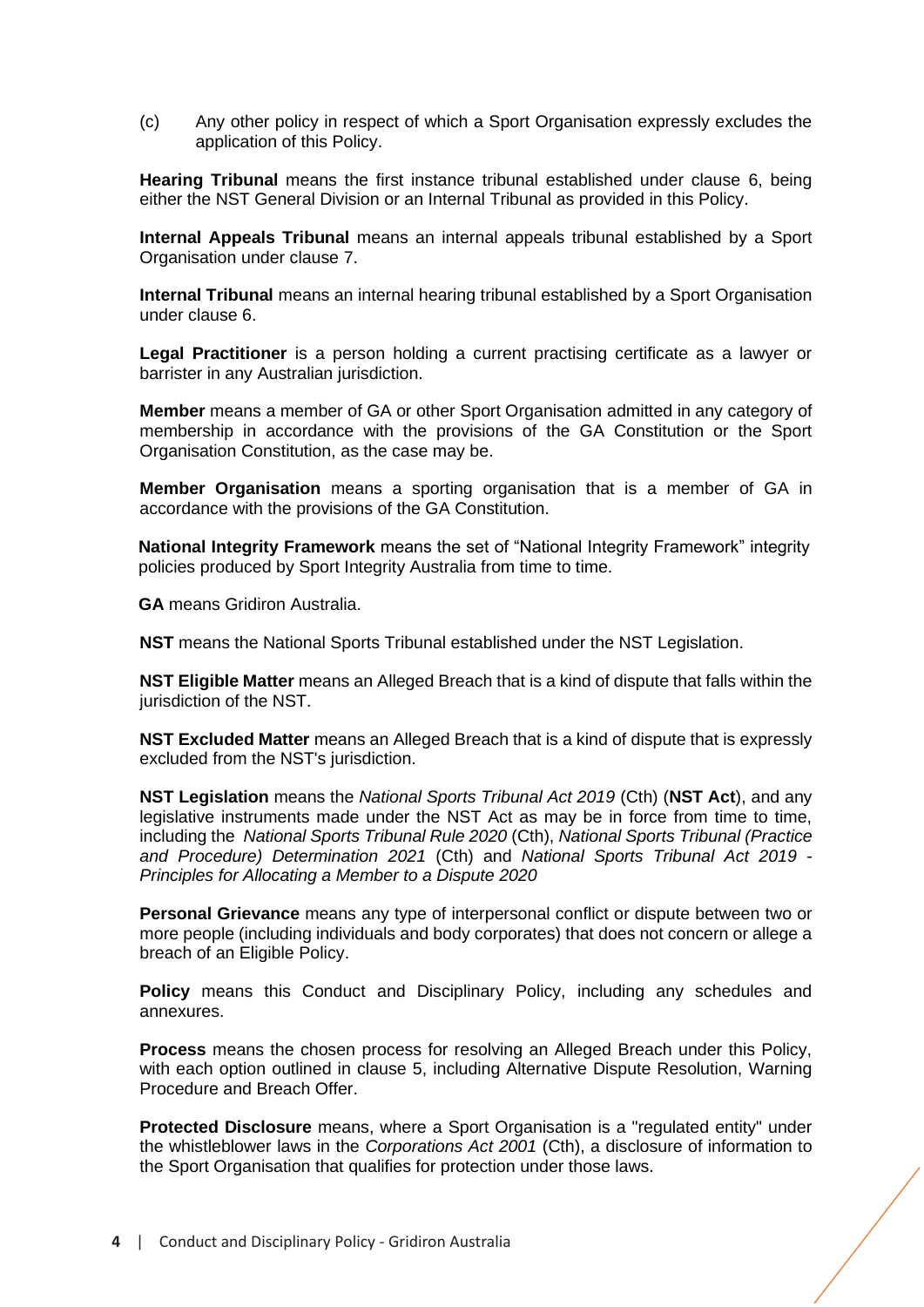**Provisional Action** means action taken in accordance with clause [4.6.](#page-10-0)

**Respondent** means the person(s) who is alleged to have breached an Eligible Policy and is the subject of an Alleged Breach, and who must be within a category of person listed in clause [2.5.](#page-5-0)

**Sanction** means a sanction imposed on a Respondent for breaching an Eligible Policy in accordance with clause [5.6.](#page-16-0)

**Sport** means the sport of [sport name], and a reference to Sport means collectively GA, Member Organisations and Affiliates.

**Sport Organisation** means GA or a particular Member Organisation or Affiliate that has adopted this Policy.

**Vulnerable Person** means a person who is (a) under the age of 18; or (b) aged 18 or over but is or may be unable to take care of themselves, or is unable to protect themselves against harm or exploitation by reason of age, illness, trauma or disability or any other reason.

**Warning Procedure** means the procedure set out in clause [5.3.](#page-13-0) [optional]

**Whistleblower Policy** means a policy which is compliant with the requirements of section 1317AI(1) of the *Corporations Act 2001* (Cth).

# <span id="page-4-0"></span>**2. Preliminary Matters**

#### <span id="page-4-1"></span>2.1. **What is an Alleged Breach?**

An Alleged Breach is an allegation or information that a person has breached an Eligible Policy and includes both a Complaint and Disciplinary Action.

#### <span id="page-4-2"></span>2.2. **What is a Complaint?**

A Complaint means a complaint lodged with a Sport Organisation in accordance with clause [3.1.](#page-7-1)

#### 2.3. **What is Disciplinary Action?**

- (a) Disciplinary Action means action brought against or proposed to be brought against a Respondent by the Sport Organisation, alleging a breach of one or more of its Eligible Policies.
- (b) Disciplinary Action may arise from the Sport Organisation becoming aware of allegations against, or information concerning, a Respondent by any manner, including via a Complaint.

#### <span id="page-4-3"></span>2.4. **What is not an Alleged Breach?**

An Alleged Breach does not include an allegation or information:

- (a) Covered by any of the policies that form part of the National Integrity Framework;
- (b) That constitutes a Protected Disclosure;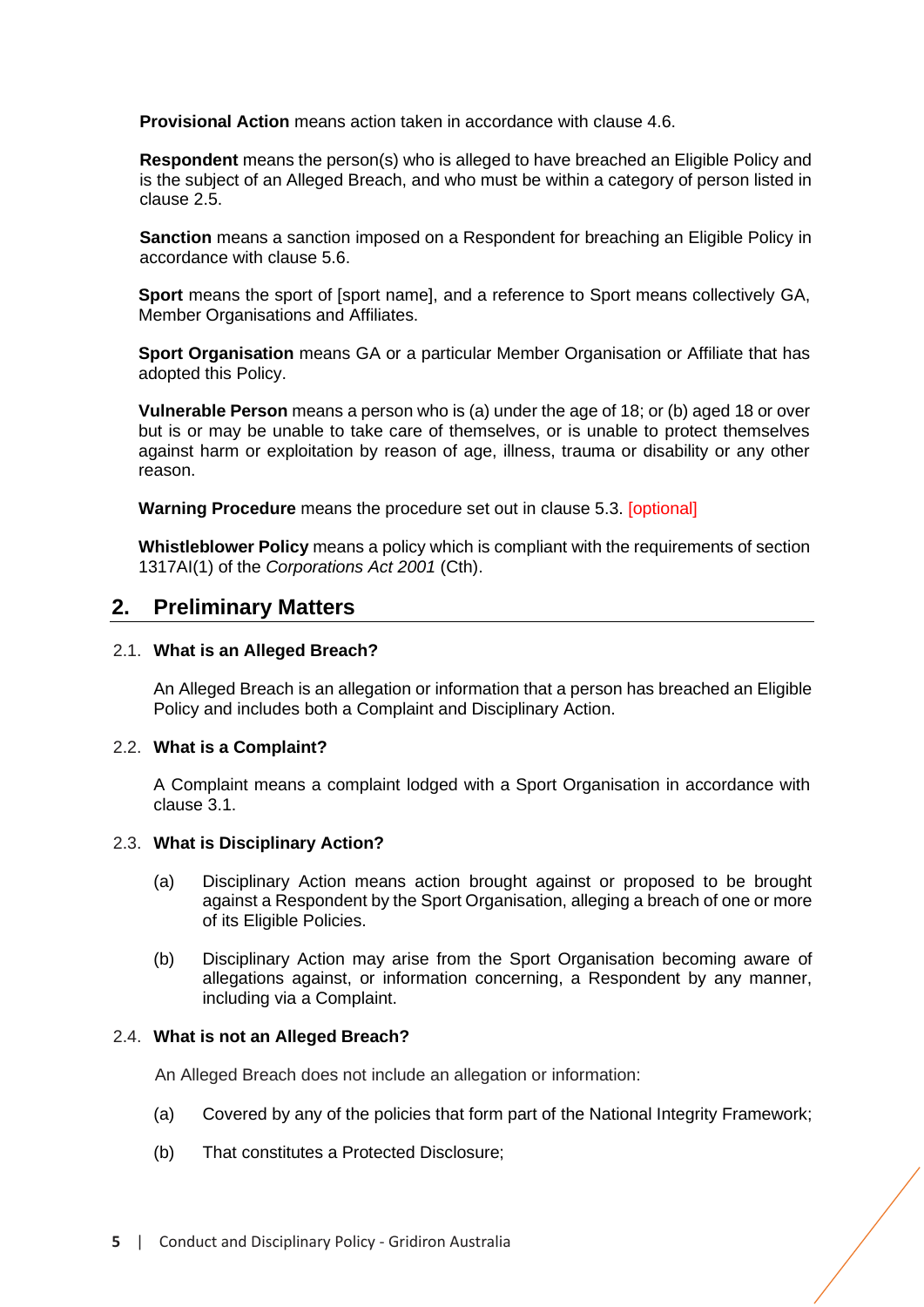- (c) That is solely a Personal Grievance;
- (d) That is mischievous, vexatious or knowingly untrue;
- (e) Where the proposed respondent is excluded by clause [2.6;](#page-5-1) or
- (f) That does not refer to a breach of an Eligible Policy.

#### <span id="page-5-0"></span>2.5. **Who can be a Complainant?**

A Complainant can be any person or organisation, including GA or a Sport Organisation, who has information that an Alleged Breach of an Eligible Policy has occurred.

#### <span id="page-5-1"></span>2.6. **Who can be a Respondent?**

- (a) A Respondent must be:
	- (i) A Member;
	- (ii) GA or other Sport Organisation; or
	- (iii) A person or organisation otherwise bound by the Eligible Policy they are alleged to have breached.
- (b) A Respondent cannot be:
	- (i) A person that is neither a Member nor bound by the Eligible Policy they are alleged to have breached; or
	- (ii) A person that the relevant Sport Organisation has no legal jurisdiction over.
- (c) A person or organisation who was bound by the Eligible Policy that they are alleged to have breached at the time that they allegedly committed the breach, who would otherwise cease to have been bound by that Eligible Policy, may still be a Respondent if they were bound by this Policy at the time the Complaint was made or when they became aware that a complaint may be made against them.
- (d) Once a Complaint has been made under this Policy, the Respondent will continue to be bound by this Policy and the relevant Eligible Policies in respect of the Complaint until the Process with respect to that Complaint has been finalised in accordance with this Policy.
- (e) A Respondent cannot be a person or organisation that GA or a Sport Organisation has no jurisdiction over.

# <span id="page-5-2"></span>2.7. **Standard of Proof**

- (a) The standard of proof that applies to all decisions made under this Policy (including by a Hearing Tribunal) is "balance of probabilities".
- (b) For a Hearing Tribunal to find something has been proven on the balance of probabilities, it must be satisfied that on the evidence put before it the alleged fact or matter is more probable than not. In reaching this conclusion, the Hearing Tribunal must take into account all relevant factors including the impact of the potential sanctions that may be imposed if the allegations are proven.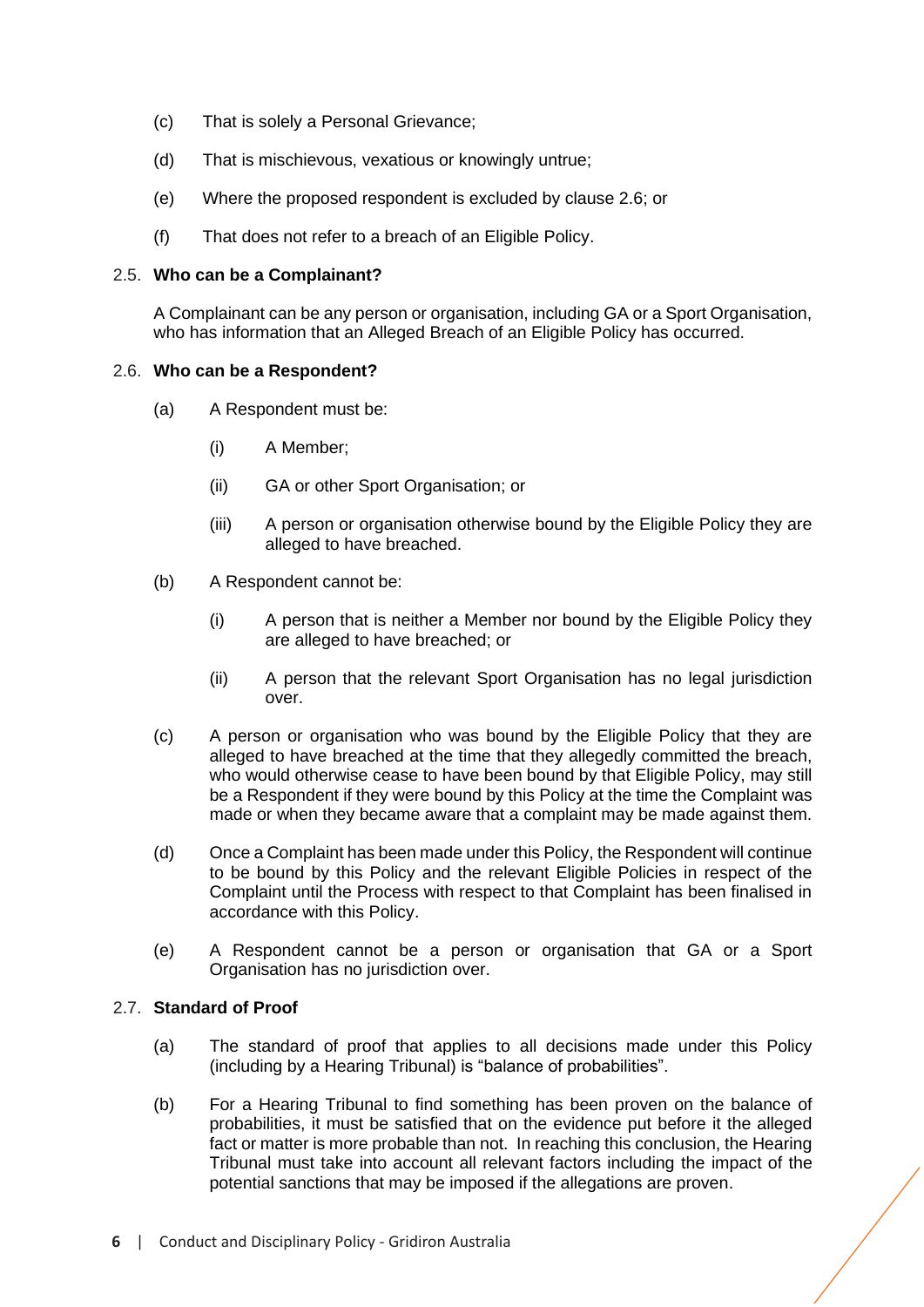### 2.8. **Confidentiality**

- (a) All Alleged Breaches (and all information disclosed in relation to them), will be kept confidential by the Sport Organisation, and will not be disclosed to any third parties, except as provided in this clause.
- (b) A Sport Organisation may make the following disclosures:
	- (i) To the parties to an Alleged Breach (Respondent and the Complainant) to ensure a fair process;
	- (ii) To any person to facilitate the proper handling of the Alleged Breach, including any Provisional Action, under this Policy;
	- (iii) To external agencies so they can deal with the alleged conduct (e.g., Sport Integrity Australia, law enforcement or regulatory authorities, a child protection agency, State/Territory fair trading authority, the Australian Securities & Investments Commission);
	- (iv) To Members or other Sport Organisations to inform them of relevant Sanctions or Provisional Action imposed;
	- (v) To any third party for the primary purpose of:
		- (A) Preventing or lessening a risk to the safety, health or wellbeing of a person; or
		- (B) Protecting children participating in a sport; or
		- (C) Protecting the safety of participants in a sport; and
	- (vi) As required by law, any court or the NST.

#### 2.9. **Failure to cooperate**

- (a) Persons bound by this Policy must cooperate fully with the Process chosen to resolve an Alleged Breach.
- (b) The Decision Maker, an investigator or a Hearing Tribunal or Appeals Tribunal may draw an inference adverse to the Respondent based on a Respondent's failure or refusal, after a request has been made in a reasonable time in advance, to answer any relevant question and/or participate in the relevant chosen Process. The Respondent must be made aware of such an inference being drawn in relation to any particular allegation forming part of an Alleged Breach.

#### 2.10.**Vulnerable Persons**

- (a) Where a Complainant or Respondent is a Vulnerable Person, the parent or guardian of the Vulnerable Person may act on behalf of the Vulnerable Person and accompany them throughout any Process, including at any interview, Alternative Dispute Resolution process, or Hearing Tribunal or Appeals Tribunal.
- (b) GA and Sport Organisations will have regard to the guide entitled "Complaint Handling Guide: Upholding the rights of children and young people" issued by the National Office for Child Safety in managing Complaints made on behalf of or involving Vulnerable Persons, currently available at [Complaint Handling](https://childsafety.pmc.gov.au/sites/default/files/2020-09/nocs-complaint-handling-guide.pdf)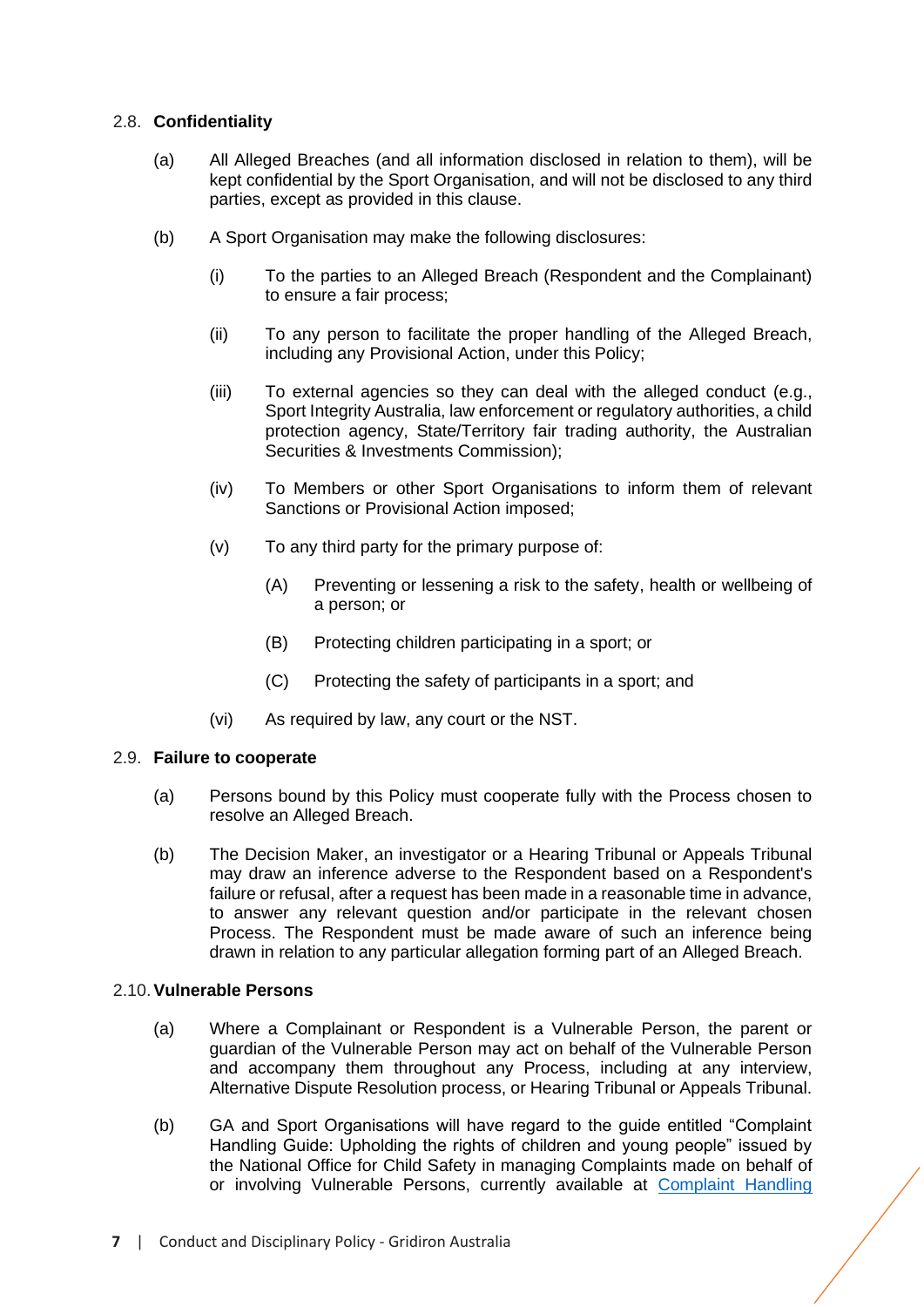[Guide: Upholding the rights of children and young people](https://childsafety.pmc.gov.au/sites/default/files/2020-09/nocs-complaint-handling-guide.pdf) (pmc.gov.au), or such other guide that may replace it.

(c) This clause is at all times subject to clauses [6.1](#page-17-1)[\(b\)](#page-17-2) and [6.2\(](#page-18-1)b) of this Policy and clause 14(d) of Schedule 4.

# <span id="page-7-0"></span>**3. How to make a Complaint**

# <span id="page-7-1"></span>3.1. **Submitting a Complaint**

- (a) A person or organisation (including a Sport Organisation) may submit a Complaint by completing the Complaint Form located at Schedule 1 and submitting it to the Sport Organisation at the email address located on the front cover of this Policy, as soon as reasonably possible following the Alleged Breach.
- (b) A Complaint Form may only be submitted on behalf of GA or other Sport Organisation by the Chair of the organisation.
- (c) A Complaint Form may be submitted by a parent or guardian on behalf of a Vulnerable Person.
- (d) A Complaint Form must be completed in full at the time of submission. Where it is not, the Sport Organisation is not obliged to process the Complaint. The Sport Organisation must return an incomplete Complaint Form to the Complainant.
- (e) The Complaints Manager must send the Complainant an acknowledgement of receipt, once a fully completed Complaint Form is submitted.

#### 3.2. **Withdrawing a Complaint**

- (a) A Complainant may withdraw their Complaint at any time before a finding under clause [5.1.](#page-11-1)
- (b) Withdrawing a Complaint must be done by writing to the relevant Complaints Manager from the same contact address used in the Complaints Form, or another contact address that has been previously notified to the Complaints Manager.

#### <span id="page-7-2"></span>3.3. **Commencing Disciplinary Action**

- (a) Where the Sport Organisation is advised or becomes aware of an allegation or considers that a Respondent has breached an Eligible Policy, it may commence Disciplinary Action.
- <span id="page-7-4"></span>(b) Information or allegations leading to the Sport Organisation commencing Disciplinary Action under clause [3.3\(](#page-7-2)a) may arise in any manner other than through lodgement of a Complaint Form.
- <span id="page-7-5"></span>(c) The Sport Organisation is not obliged to undertake Disciplinary Action in response to any information or allegations under this clause.

# <span id="page-7-3"></span>3.4. **Who is the Proper Recipient?**

(a) A Complaint must be submitted at, and Disciplinary Action commenced at, the level of the Sport at which the allegations the subject of the Alleged Breach occurred.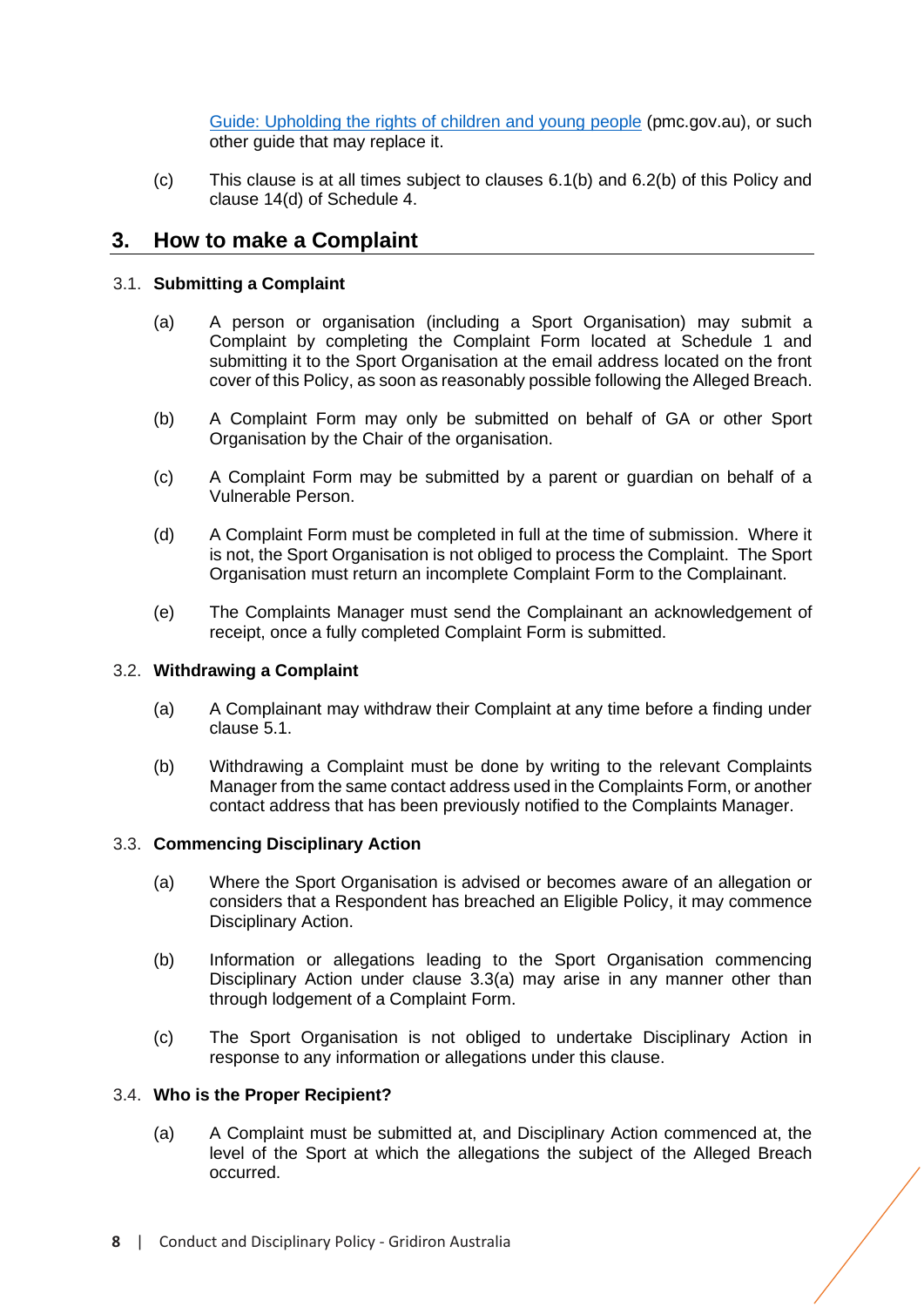- (b) For the purposes of clause [3.4\(](#page-7-3)a), allegations the subject of an Alleged Breach occur at the:
	- (i) National level where they relate to behaviour, an incident or circumstances that occurred at or involve individuals operating at the national level;
	- (ii) State level where they relate to behaviour, an incident or circumstances that occurred at or involve individuals operating at the State level; or
	- (iii) Affiliate level where they relate to behaviour, an incident or circumstances that occurred at or involve individuals operating at the Affiliate level.
- (c) The Complaints Manager may, upon receipt of a Complaint or information that may lead to Disciplinary Action, seek to refer it to a more appropriate level of the Sport in accordance with clause [4.4\(](#page-9-0)d).
- (d) Alleged Breaches shall be dealt with by the level of the Sport at which they occurred unless referred by an Affiliate to a Member Organisation, or Member Organisation to GA, and accepted by the Member Organisation or GA in their absolute discretion.
- (e) Where a request is made to refer an Alleged Breach under clause [4.4\(](#page-9-0)d), the Member Organisation or GA must consider:
	- (i) Any conflict of interest that may arise regarding resolution at the Affiliate/ State level;
	- (ii) The nature and seriousness of the Alleged Breach;
	- (iii) The length of time the Alleged Breach has been unresolved; and
	- (iv) Whether the Affiliate or Member Organisation has made reasonable efforts to resolve the Alleged Breach.
- (f) A Member Organisation or GA is not obliged to deal with an Alleged Breach that occurred at a lower level of the Sport. In such instances, they may:
	- (i) Refer a Complainant to the correct level; or
	- (ii) Forward the information concerning potential Disciplinary Action to the relevant Member Organisation or Affiliate.

# <span id="page-8-0"></span>**4. How to handle Alleged Breaches**

# <span id="page-8-1"></span>4.1. **Initial Threshold Questions**

- (a) Upon receipt of a Complaint Form or information that may lead to Disciplinary Action, the Complaints Manager must initially determine whether it:
	- (i) Is covered by a policy that forms part of the National Integrity Framework, in which case it should be reported to the GA National Integrity Manager, or Sport Integrity Australia if the GA does not have a National Integrity Manager;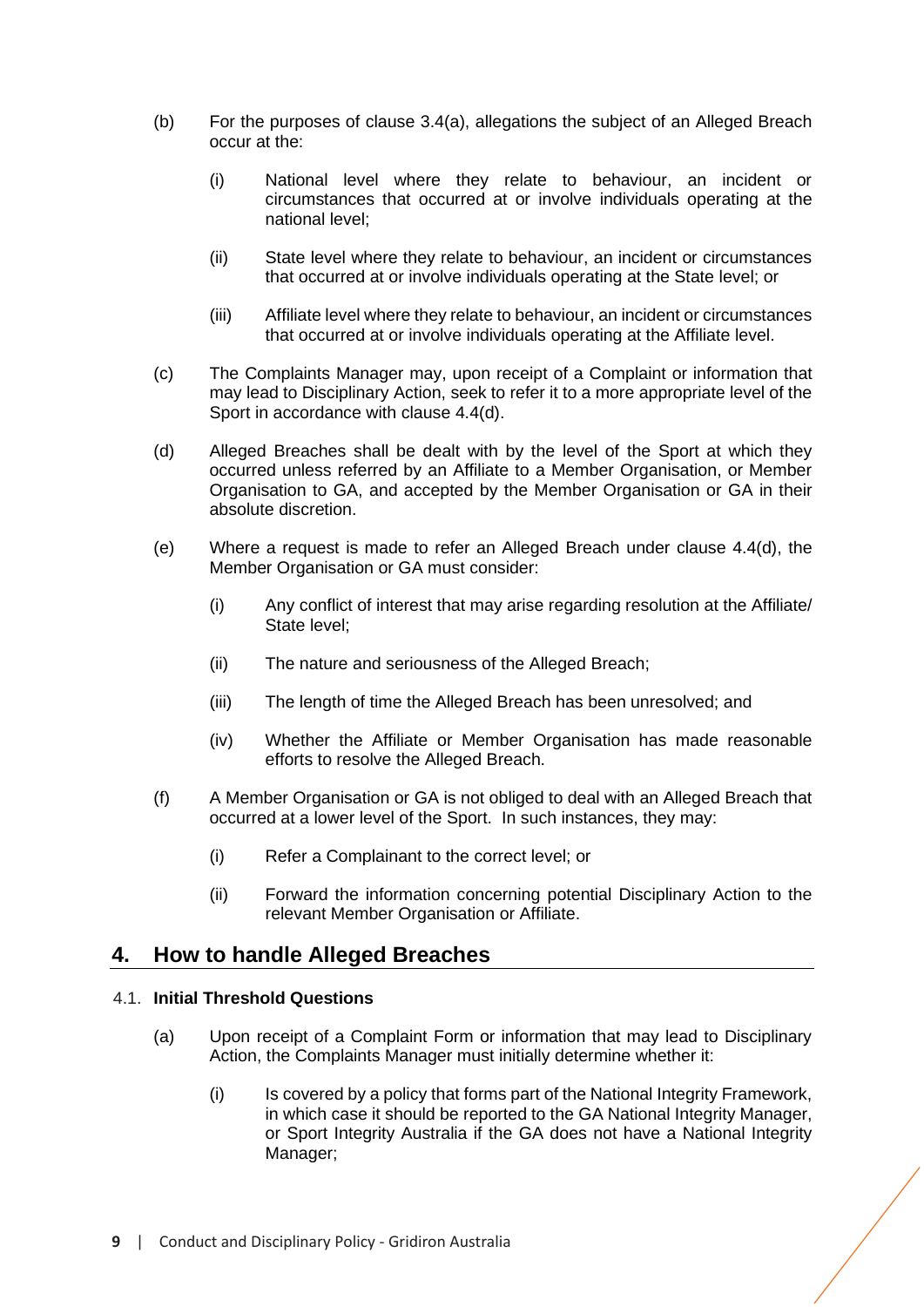- (ii) Is a Protected Disclosure, in which case it must be dealt with under the relevant Sport Organisation Whistleblower Policy and the Complainant or discloser notified under clause **Error! Reference source not found.**;
- (iii) Is solely a Personal Grievance:
- (iv) Is mischievous, vexatious or knowingly untrue;
- (v) Involves a proposed respondent who is excluded by clause [2.6;](#page-5-1) or
- (vi) Does not refer to a breach of an Eligible Policy

#### (the **Initial Threshold Questions**).

(b) In the case of clause  $4.1(a)(i)$ , the process under this Policy is suspended unless and until the matter is referred back to the Sport Organisation for resolution under this Policy. In the case of clause [4.1\(](#page-8-1)a)(ii) to (vi), the process under this Policy is permanently discontinued.

#### <span id="page-9-1"></span>4.2. **Investigation**

- (a) At any time after determining that the Initial Threshold Questions are not satisfied, a Sport Organisation may undertake an assessment and may collect further information to determine if an Alleged Breach has occurred.
- (b) An assessment may be conducted in such manner as determined by the relevant Sport Organisation in its absolute discretion. The Sport Organisation may, on the basis of the assessment, make findings as to whether the Standard of Proof has been met in respect of the Alleged Breach.
- (c) This assessment may or may not involve formal interviews and collection of additional evidence at the discretion of the Complaints Manager.

#### 4.3. **Initial Assessment - Disciplinary Action**

At any time after determining that the Initial Threshold Questions are not satisfied, the Complaints Manager must determine whether the Sport Organisation will:

- (a) Proceed with Disciplinary Action under a Process in clause [5;](#page-11-0)
- (b) Undertake Provisional Action under clause [4.6;](#page-10-0) or
- $(c)$  Refer the matter to a different level of the Sport under clause  $3.4(c)$ .

Clause [4.4](#page-9-0) does not apply to Disciplinary Action.

#### <span id="page-9-0"></span>4.4. **Initial Assessment - Complaint**

- (a) The Complaints Manager must determine whether a complaint:
	- (i) Was lodged using a fully completed Complaint Form; and
	- (ii) Is a Complaint for the purposes of this Policy,

# (the **Initial Assessments**).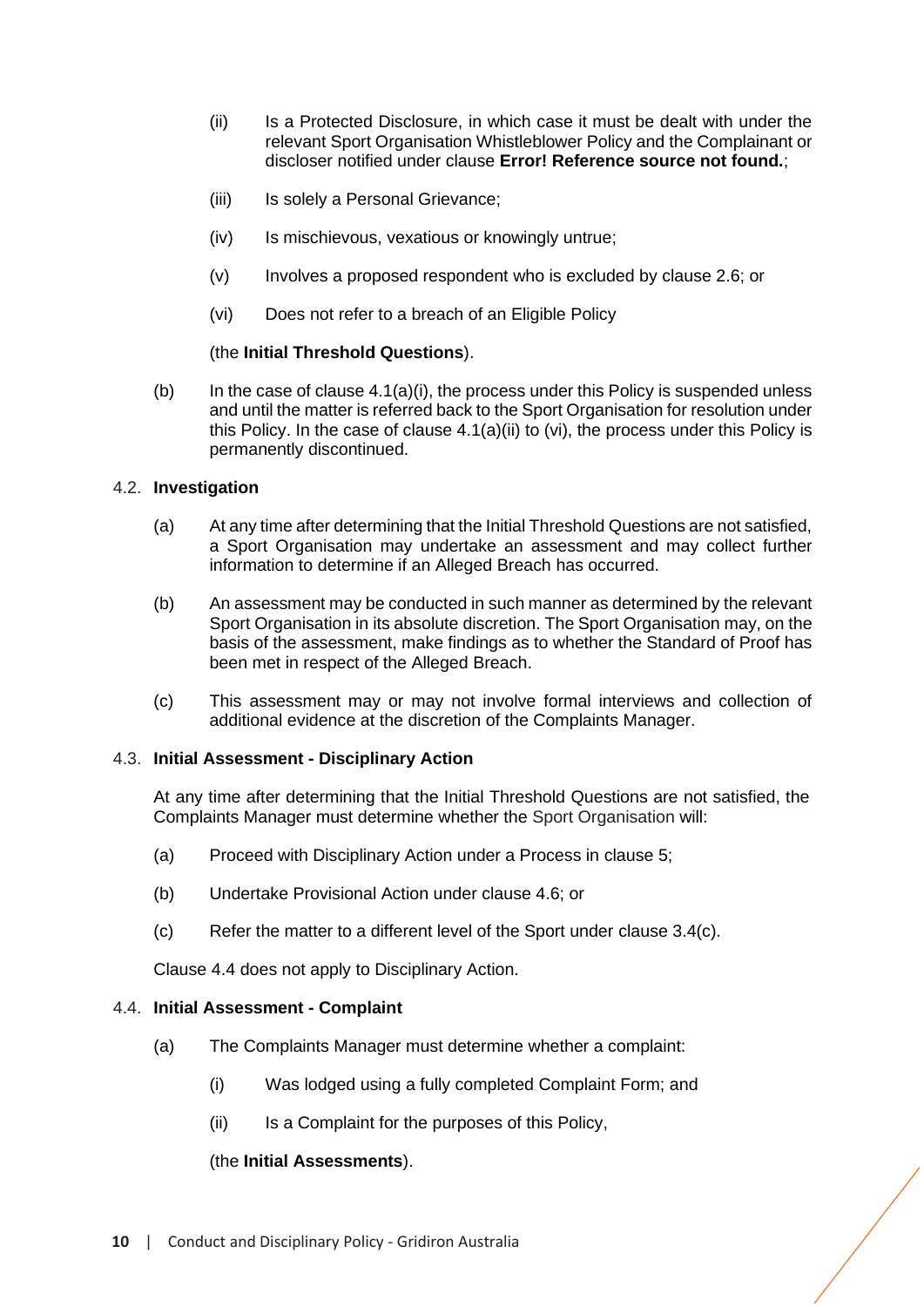- (b) The Complaints Manager has absolute discretion to determine whether a Complaint is excluded under clause [2.4,](#page-4-3) and their decision will be final and binding. In making a determination under this clause, the Complaints Manager may seek any further information, or make such further enquiries, as necessary.
- (c) If either of the Initial Assessments are not satisfied, the Complaints Manager must proceed to clause **Error! Reference source not found.**[\(ii\).](#page-10-1)
- (d) If both the Initial Assessments are satisfied, the Complaints Manager must determine whether the Complaint has been submitted to the correct level of the Sport, considering the factors outlined in clause [3.3](#page-7-2)[\(b\),](#page-7-4) and then (if yes) proceed to clause [5.1](#page-11-1) or (if not) clause [3.3](#page-7-2)[\(c\).](#page-7-5)

#### 4.5. **Notification to Parties**

- <span id="page-10-1"></span>(a) If the Complaint:
	- (i) Satisfies any of the Initial Threshold Questions, the Complaints Manager must notify the Complainant of the applicable procedure to be used by the relevant Sport Organisation to deal with the Complaint; or
	- (ii) Does not satisfy the Initial Assessment, the Complaints Manager must notify the Complainant of the defect(s) in the complaint, and whether or not it can proceed under this Policy after modification of the complaint,

as soon as reasonably possible after the Complaints Manager determines the Initial Threshold Questions.

- (b) The Complaints Manager will communicate with the Complainant and the Respondent at appropriate times to keep them informed until a Process is chosen under clause [5.1](#page-11-1) or no Process is to be taken against the Alleged Breach, and may at any appropriate stage:
	- (i) notify the Respondent that a Complaint has been received and is being assessed; and/or
	- (ii) notify the Respondent that a potential breach of an Eligible Policy is being assessed.

#### <span id="page-10-0"></span>4.6. **Provisional Action**

- (a) Where an Alleged Breach makes allegations concerning conduct that in the Complaints Manager's opinion:
	- (i) Has resulted in or may result in, or cause, serious criminal charges (that is, a charge under any Commonwealth or State/Territory criminal law that is punishable by imprisonment for a maximum period of five years or more) to be laid against the Respondent; and/or
	- (ii) Suggests there is a further or ongoing risk of harm being suffered by one or more persons involved in the Sport,

the Complaints Manager may refer the Alleged Breach to the Decision Maker to determine, in the Decision Maker's absolute discretion, whether any Provisional Action(s) will be undertaken by a Sport Organisation. The Complaints Manager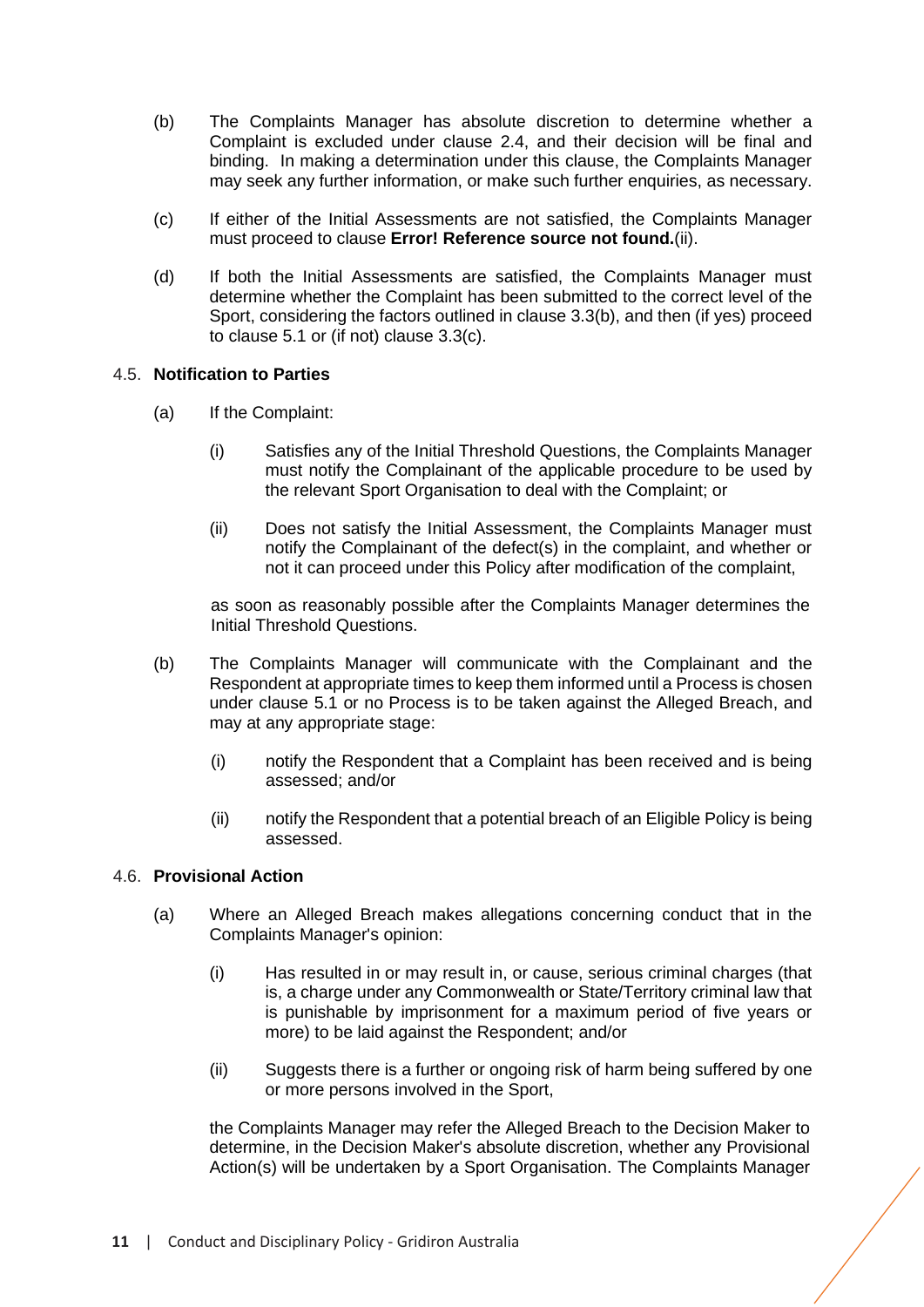will ensure that the Sport Organisation implements the Provisional Action as soon as reasonably possible.

- (b) Provisional Action includes, but is not limited to, suspension, restriction of duties or temporary redeployment, suspension or restriction of rights, privileges or benefits, or any other action(s) at the discretion of the Decision Maker, including seeking advice from the GA.
- (c) In the event that Provisional Action is imposed a Respondent may seek to have that decision reviewed only by an expedited hearing convened in accordance with clause 6. An expedited hearing convened under this clause shall only consider the decision to impose the Provisional Action and will not consider the merits of the Alleged Breach.

# <span id="page-11-0"></span>**5. Resolving Alleged Breaches**

#### <span id="page-11-1"></span>5.1. **Determine chosen Process**

- (a) After conducting its assessment of the Alleged Breach, the relevant Sport Organisation will:
	- (i) Make findings as to whether, to the requisite Standard of Proof, the Alleged Breach is:
		- (A) Substantiated;
		- (B) Unsubstantiated; or
		- (C) Unable to be substantiated;
	- (ii) Make a determination as to the Process to be applied to attempt to resolve the Alleged Breach under this clause [5,](#page-11-0) which will be:
		- (A) Alternative Dispute Resolution;
		- (B) Warning Procedure; or
		- (C) Breach Offer,

as well as whether External Referral is appropriate.

- (b) The Complaints Manager has sole and absolute discretion to determine the chosen Process under this clause [5.1,](#page-11-1) however may consult with other representatives of GA (including the Decision Maker) as required.
- (c) The Complaints Manager may, at their absolute discretion, seek further information from any person, including conducting further investigation under clause [4.2.](#page-9-1)
- (d) The Complaints Manager is responsible for communicating with the Complainant, Respondent, GA and/or Sport Organisations (where applicable) and for ensuring that the Process is implemented.
- (e) The Complaints Manager may at any time externally refer the Alleged Breach in accordance with clause [5.5.](#page-16-1)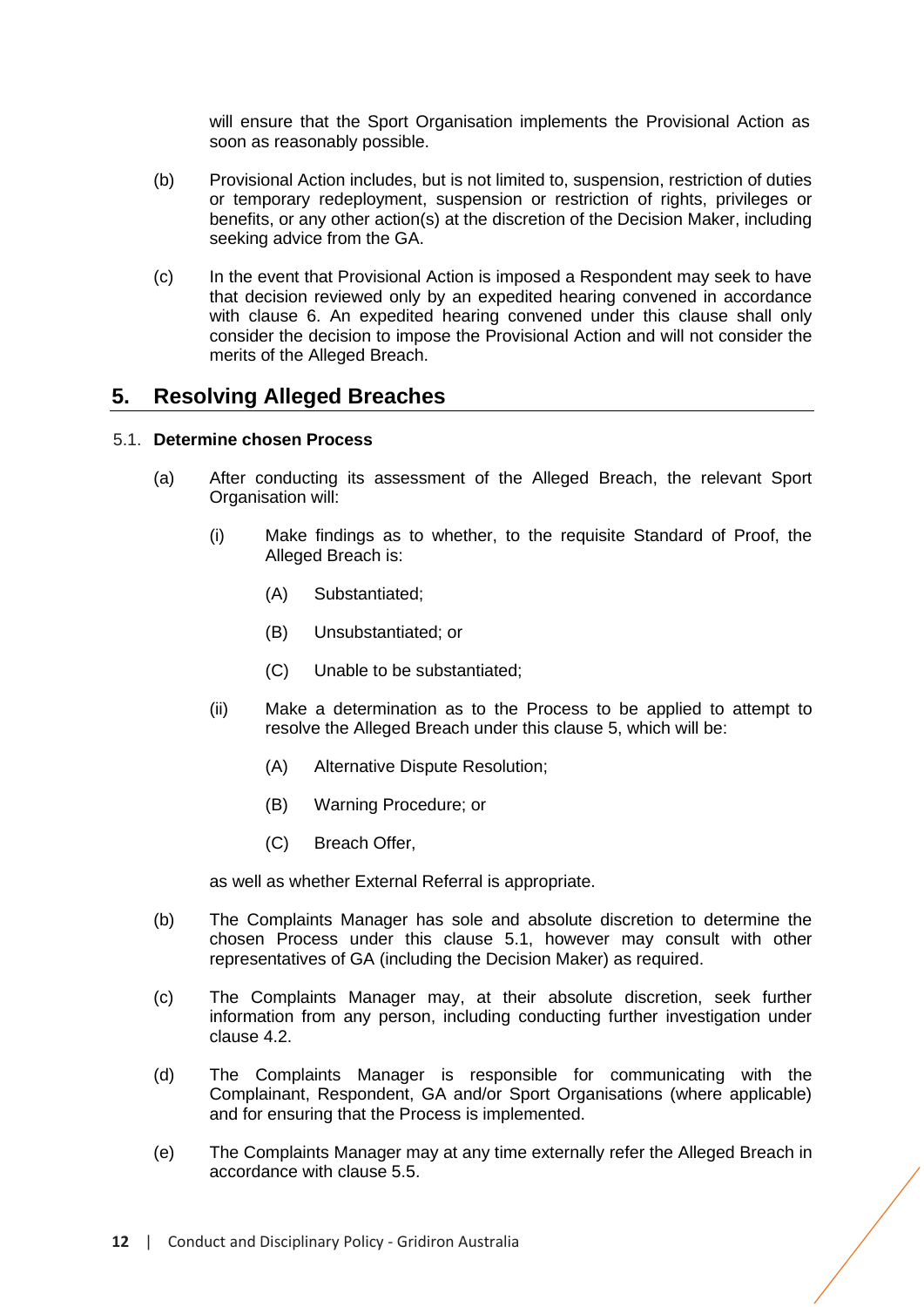#### <span id="page-12-1"></span><span id="page-12-0"></span>5.2. **Alternative Dispute Resolution**

- (a) If the Complaints Manager considers the Alleged Breach may appropriately be resolved through Alternative Dispute Resolution, they may:
	- (i) For Complaints, seek the consent of both the Complainant and Respondent in writing; or
	- (ii) For Disciplinary Action, seek the consent of the Respondent in writing.
- <span id="page-12-2"></span>(b) If the necessary parties under clause [5.2](#page-12-0)[\(a\)](#page-12-1) agree to Alternative Dispute Resolution and:
	- (i) The Alleged Breach is at Affiliate or State level, the relevant Complaints Manager must:
		- (A) Seek the consent of GA to refer the Alleged Breach to mediation, conciliation or case appraisal in the NST and, if given, GA will:
			- 1. Refer the matter if it is an NST Eligible Matter; or
			- 2. Apply to the NST CEO for approval if neither an NST Eligible or NST Excluded Matter, failing which it will be dealt with under clause  $5.2(b)(i)(B)$ ; or
		- (B) If the consent of GA is not given, or if the NST cannot deal with the matter, refer the Alleged Breach to internal or external mediation or conciliation.
	- (ii) The Alleged Breach is at national level, the GA Complaints Manager must:
		- (A) If an NST Eligible Matter, refer the Alleged Breach to mediation, conciliation or case appraisal in the NST; or
		- (B) If neither an NST Eligible or NST Excluded Matter, apply to the NST CEO for approval to refer the Alleged Breach to mediation, conciliation or case appraisal in the NST, failing which it will be dealt with under clause [5.2\(](#page-12-0)b)(ii)(C); or
		- (C) If the NST cannot deal with the matter, refer the Alleged Breach to internal or external mediation or conciliation.
- (c) GA is responsible for making the application for Alternative Dispute Resolution at the NST. The application fee may be paid by one party, or by the parties together, apportioned as agreed between them. Service Charges may also be payable to the NST, which will be negotiated as between the parties to the dispute and the NST, and determined by the NST CEO.
- (d) Where the Alternative Dispute Resolution process is facilitated by a Sport Organisation or external provider, payment for the facilitator's fee will be agreed before the process commences and will be apportioned evenly between the parties (unless otherwise agreed between the parties). The process will be undertaken in accordance with the rules prescribed by the Sport Organisation or external provider.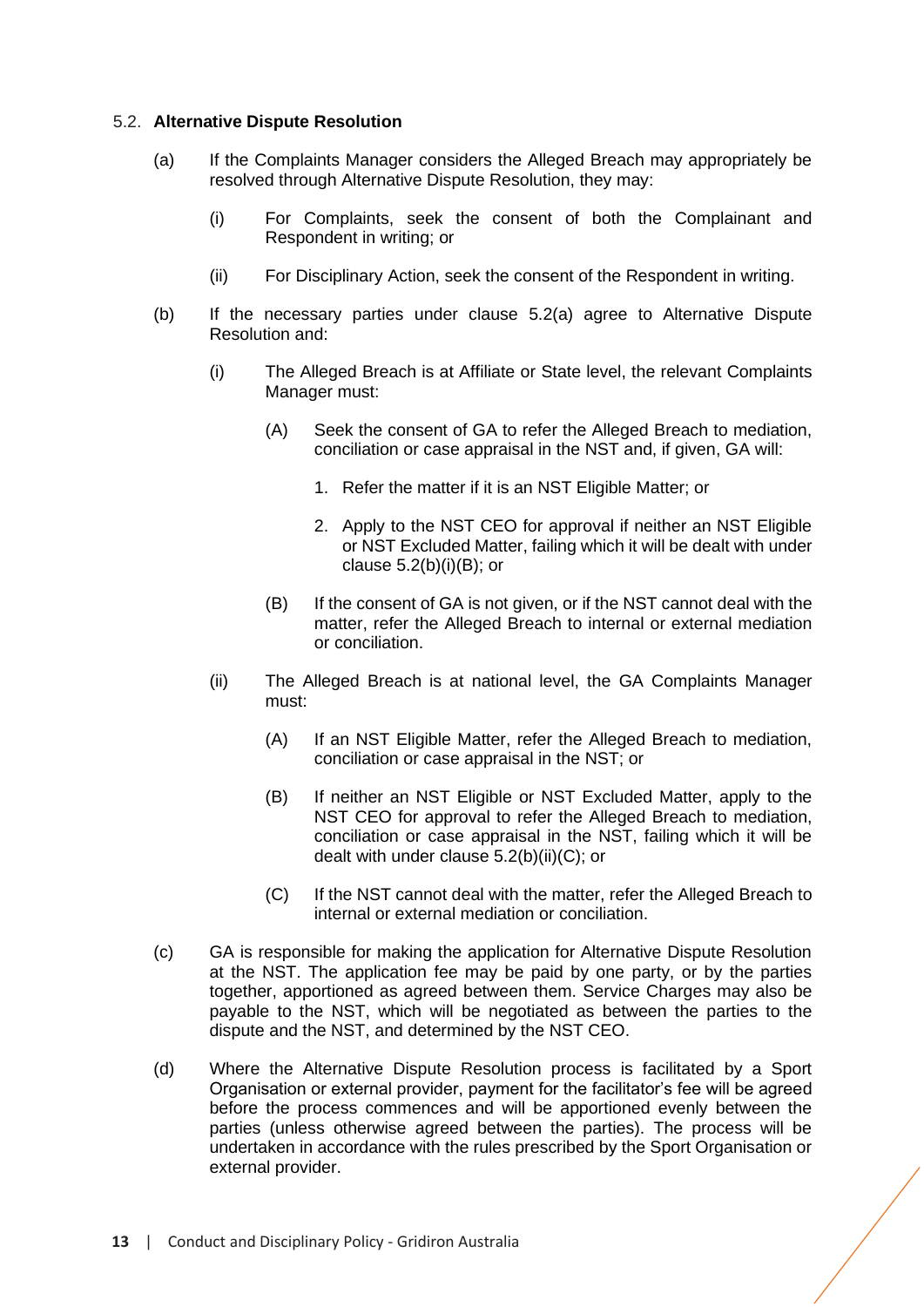- (e) If the Alleged Breach is resolved through Alternative Dispute Resolution under this clause, the Complaints Manager must proceed to clause [8.3.](#page-21-1)
- (f) If:
	- (i) Either the Complainant or Respondent does not consent to Alternative Dispute Resolution;
	- (ii) The Alleged Breach is not an appropriate matter for Alternative Dispute Resolution; or
	- (iii) Alternative Dispute Resolution does not resolve the Alleged Breach,

the Complaints Manager must choose another Process under this Policy.

(g) Notwithstanding anything in this Policy, the Complaints Manager may, at any time with the consent of each of the Respondent and the Sport Organisation (if Disciplinary Action) or the Respondent, Complainant and Sport Organisation (if a Complaint), refer the Alleged Breach for Alternative Dispute Resolution in accordance with clause [5.2](#page-12-0)[\(b\).](#page-12-2)

#### <span id="page-13-0"></span>5.3. **Warning Procedure**

- (a) The Warning Procedure may only be chosen where an Alleged Breach concerns conduct that, in the opinion of the Decision Maker:
	- (i) Is of a minor nature; and
	- (ii) If established, would likely only result in a warning being issued to the Respondent.
- (b) The Decision Maker may, in their absolute discretion, require the Complaints Manager to seek further information from any person, including by conducting further investigation under clause [4.2.](#page-9-1)
- (c) The Complaints Manager must notify the Respondent of the conduct, using the template letter set out in item 1 of Schedule 2. The letter must contain the following information:
	- (i) Details of the conduct and how it is alleged to have breached an Eligible Policy, including the section(s) of the Eligible Policy allegedly breached;
	- (ii) That, without the Sport Organisation finding any breach to be established, the Sport Organisation is minded to warn the Respondent that the allegations would constitute a breach of the Eligible Policy, if proven;
	- (iii) An invitation to comment in writing as to whether such a warning should be issued or not; and
	- (iv) The timeframe in which to provide comment.
- (d) If the Respondent does not respond to the invitation to comment within the timeframe specified in the notification set out in clause 5.3(c), the Complaints Manager may issue a warning and notify the Respondent of that warning using the template letter set out in item 2 of Schedule 2.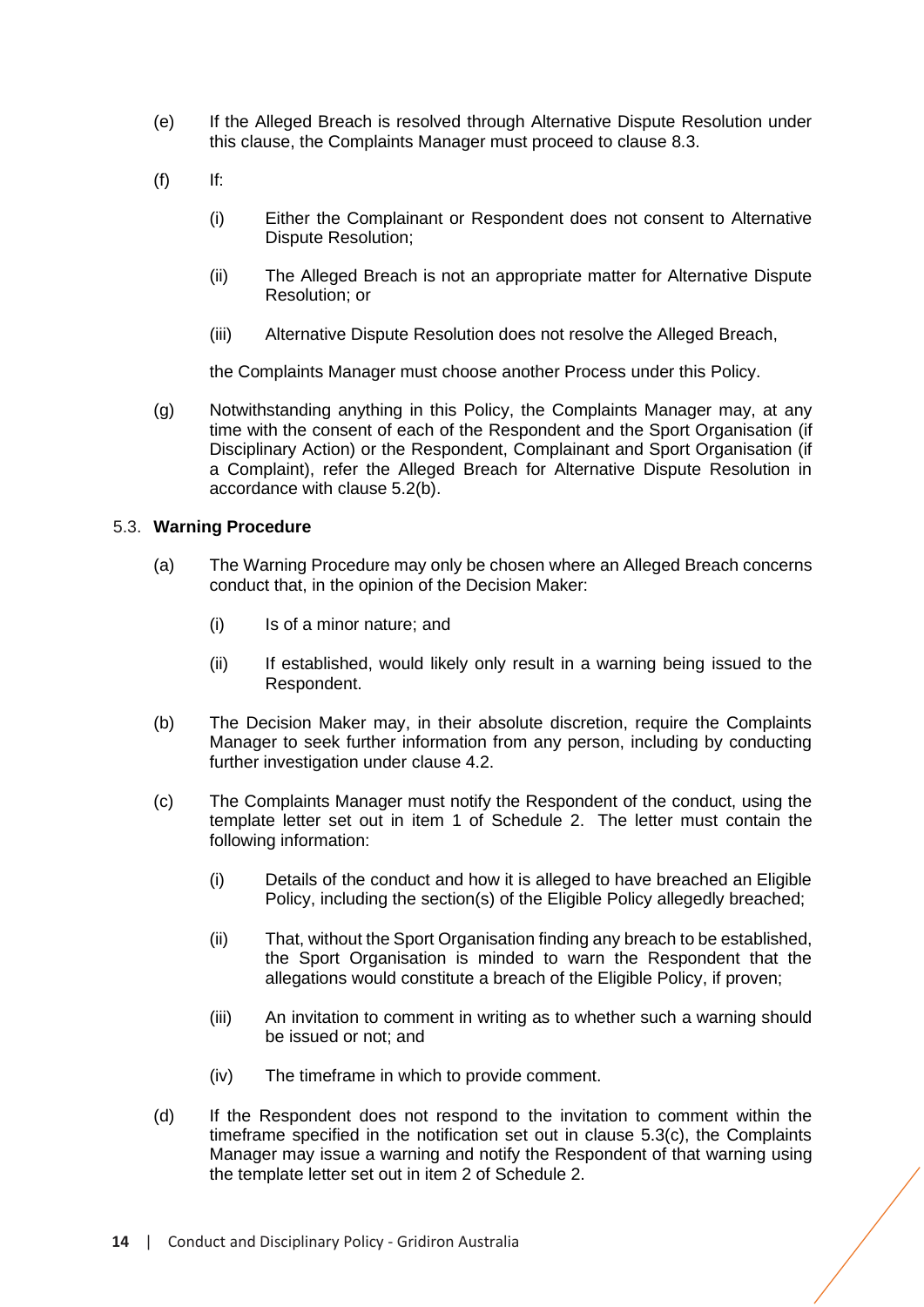(e) The Decision Maker will take into account any comments provided by the Respondent in response to the notification set out in clause 5.3(c). The Decision Maker will determine whether issuing a warning is appropriate based on the Respondent's comments and, if so, will notify the Respondent of that warning using the template letter set out in item 2 of Schedule 2.

#### <span id="page-14-1"></span><span id="page-14-0"></span>5.4. **Breach Offer**

- (a) If the Complaints Manager has determined Breach Offer is the most appropriate Process, the Complaints Manager must refer the Alleged Breach to the Decision Maker, who must:
	- (i) Determine the applicable Sanction that may in the Decision Maker's opinion be likely to apply if the Alleged Breach (or a complaint of a similar nature) was proven; and
	- (ii) Determine a discounted (reduced) Sanction to be offered to the Respondent, if any.
- (b) The Decision Maker may, at their absolute discretion, require the Complaints Manager to seek further information from any person to assist them to decide the appropriate Sanctions under clause [5.4](#page-14-0)[\(a\),](#page-14-1) including by conducting further investigation under clause [4.2.](#page-9-1)
- (c) The Complaints Manager must issue the Respondent with a breach notice, using the template letter set out in Schedule 3. The breach notice will:
	- (i) Notify the Respondent of details of the Alleged Breach, including the alleged conduct and relevant section(s) of the Eligible Policy allegedly breached;
	- (ii) State the proposed Sanction for the Alleged Breach and, if applicable, any proposed discounted Sanction;
	- (iii) State that the Sanction is to be publicly disclosed (if applicable);
	- (iv) State that the Respondent has a right to a hearing in relation to the Alleged Breach and/or the proposed Sanction;
	- (v) State that the Respondent may admit the Alleged Breach, waive their right to a hearing and accept the proposed Sanction or proposed discounted Sanction (if applicable);
	- (vi) State that if the Respondent does not respond within 14 days of receipt of the Breach Notice, they will be deemed to have admitted the Alleged Breach, waived their right to a hearing and accepted the proposed Sanction;
	- (vii) State that any response to the Breach Notice must be made to the relevant Sport Organisation, and provide the Respondent with the contact details of the relevant Complaints Manager; and
	- (viii) Be provided to the Respondent, GA and Sport Organisation (if applicable).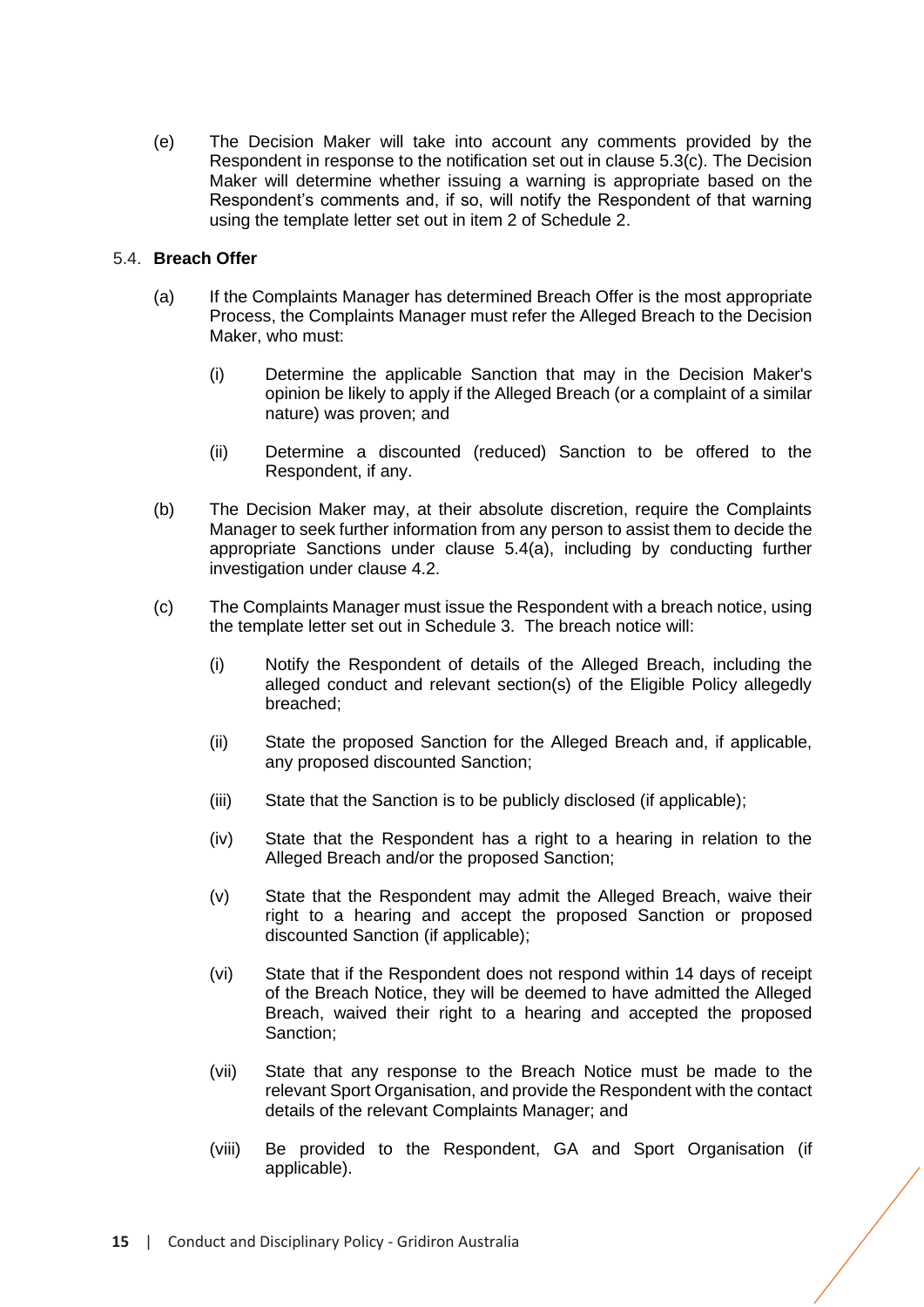- (d) In response to the breach notice, a Respondent may:
	- (i) Admit the Alleged Breach, waive their right to a hearing and accept the proposed Sanction or proposed discounted Sanction;
	- (ii) Dispute the Alleged Breach and/or proposed Sanction, in which case the Alleged Breach will be referred to a Hearing Tribunal under this Policy; or
	- (iii) Not respond, in which case they will be deemed to have admitted the Alleged Breach, waived their right to a hearing and accepted the proposed Sanction.
- (e) A Respondent has 14 days from receipt of the breach notice to notify the relevant Complaints Manager of their decision.
- (f) Where a Respondent admits the Alleged Breach, waives their right to a hearing and accepts the Sanction, or is deemed to have done so, the Relevant Complaints Manager must take all necessary steps to impose and implement the Sanction (if applicable) and proceed to finalising the matter in accordance with clause [7.](#page-18-0)
- (g) If the Respondent disputes the Alleged Breach and/or Sanction:
	- (i) If the Alleged Breach is at Affiliate or State level, the relevant Complaints Manager must:
		- (A) Seek the consent of GA to refer the Alleged Breach to the NST General Division and, if given, GA will:
			- 1. Refer the matter if it is an NST Eligible Matter; or
			- 2. Apply to the NST CEO for approval if neither an NST Eligible or NST Excluded Matter, failing which it must be dealt with under clause [5.4\(](#page-14-0)g)(i)(B); or
		- (B) If the consent of GA is not given, or if the NST cannot deal with the matter, refer the Alleged Breach to an Internal Tribunal.
	- (ii) If the Alleged Breach is at national level, the GA Complaints Manager must:
		- (A) If an NST Eligible Matter, refer the Alleged Breach to the NST General Division; or
		- (B) If neither an NST Eligible or NST Excluded Matter, apply to the NST CEO for approval to hear the matter in the NST General Division, failing which it must be dealt with under clause [5.4\(](#page-14-0)g)(ii)(C); or
		- (C) If the NST cannot deal with the matter, refer the Alleged Breach to an Internal Tribunal.
	- (h) Where an application to the NST for arbitration is made, GA is responsible for making the application. The application fee may be paid by one party, or by the parties together, apportioned as agreed between them. Service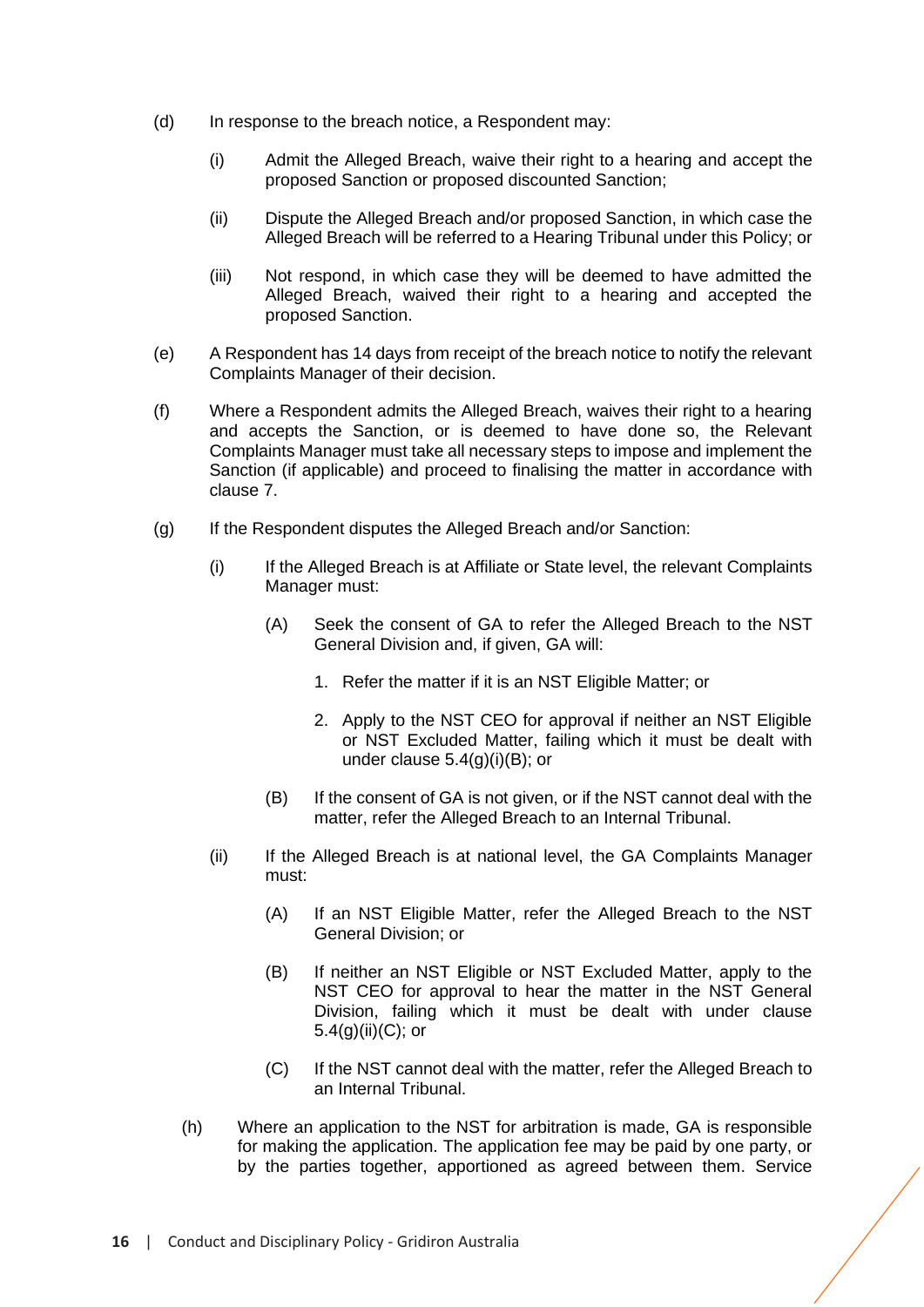Charges may also be payable to the NST, which will be negotiated as between the parties to the dispute and the NST at the Preliminary Conference, and determined by the NST CEO.

## <span id="page-16-1"></span>5.5. **External Referral**

- (a) The Complaints Manager may, at any time before or while dealing with an Alleged Breach under this Policy, refer the Alleged Breach to an external organisation (such as Sport Integrity Australia, a law enforcement or regulatory authority, a child protection agency, State/Territory fair trading authority, or the Australian Securities & Investments Commission).
- (b) If an external referral is made, the Complaints Manager may suspend the chosen Process pending external resolution. The Complaints Manager must notify the Complainant (if any) and Respondent in writing of any such decision unless directed not to do so by the external referral organisation.
- (c) If the Process is suspended due to an external referral, the Complaints Manager must refer the Alleged Breach to the Decision Maker to determine whether any Provisional Action should be taken against the Respondent under clause [4.6.](#page-10-0)
- (d) If the Alleged Breach is not resolved by the external referral organisation and is referred back to the Complaints Manager, the Complaints Manager may resume the Process.

#### <span id="page-16-0"></span>5.6. **Sanctions**

- (a) Where a Respondent is found to have committed a breach of an Eligible Policy, the Decision Maker, NST and the Hearing Tribunal (if applicable) have absolute discretion to determine the appropriate Sanction imposed on a Respondent, including as to whether a combination of measures is to be imposed, and the terms and the period of any measures.
- (b) Without limiting the discretion in clause [5.6\(](#page-16-0)a), the Sanctions that may be imposed on a Respondent include, but are not limited to:
	- (i) A reprimand;
	- (ii) Verbal or written apology;
	- (iii) Direction to attend counselling or training to address their behaviour;
	- (iv) Suspended sentence and/or good behaviour period;
	- (v) Removal of accreditation;
	- (vi) Removal of awards (such as life membership);
	- (vii) Exclusion from a particular event or events, competition or activity;
	- (viii) Suspension of membership from GA or other Sport Organisation and any other Members or Affiliates;
	- (ix) Suspension from such activities or events held by or under the auspices of GA or other Sport Organisation: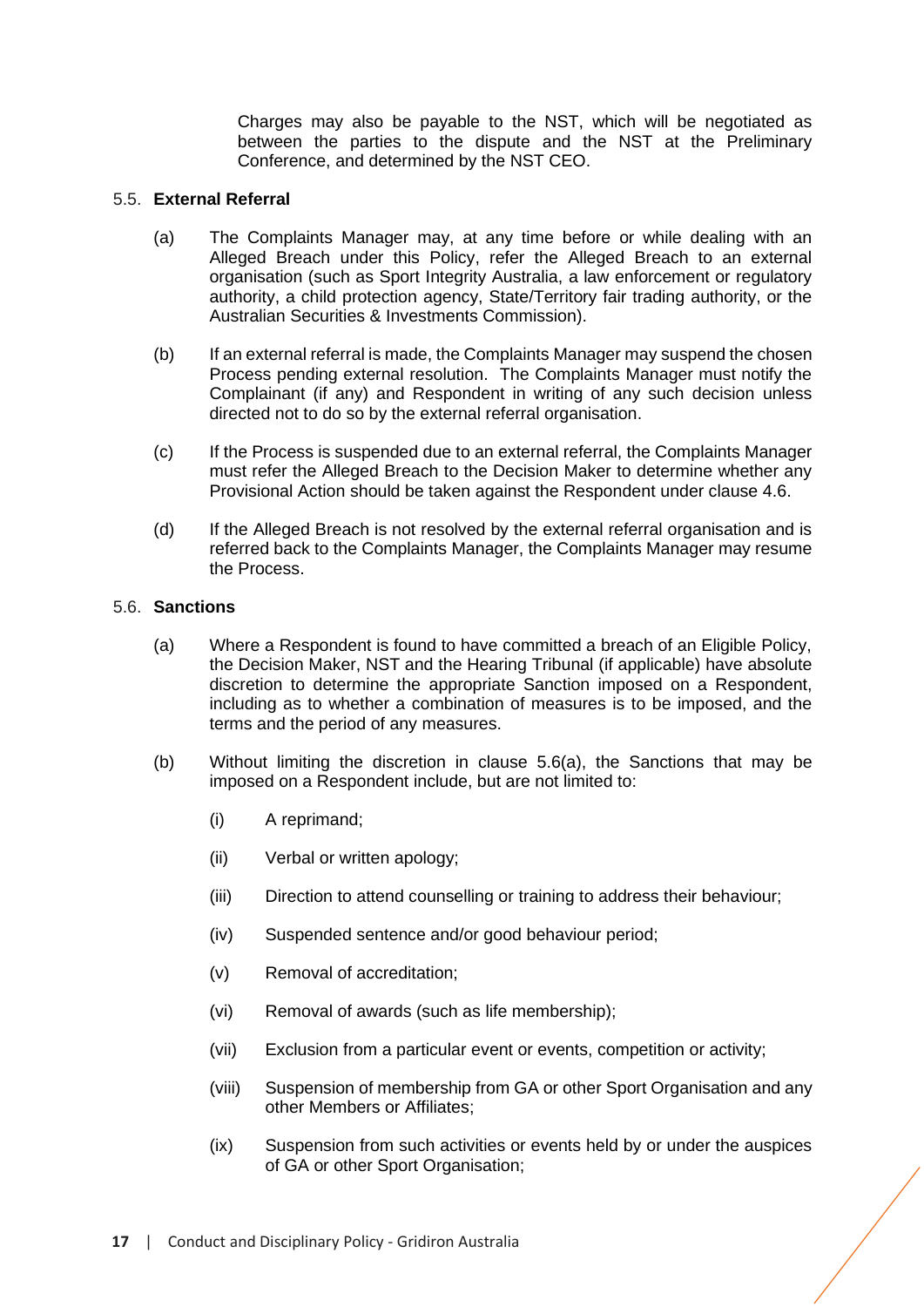- (x) Suspension for a specified period and/or termination of any rights, privileges and benefits provided by GA or other Sport Organisation;
- (xi) Expulsion from a Sport Organisation; and/or
- (xii) Any other form of discipline that is considered appropriate.
- (c) Without limiting the discretion afforded in clause [5.6\(](#page-16-0)a), the following factors will be considered when determining the appropriate Sanction:
	- (i) The nature and seriousness of the behaviour or incidents;
	- (ii) The considerations (if any) of the Complainant;
	- (iii) The contrition, or lack thereof, of the Respondent;
	- (iv) Any Provisional Action taken in relation to the Alleged Breach;
	- (v) The effect of the Sanction on the Respondent including any personal, professional or financial consequences;
	- (vi) If there have been relevant prior warnings or disciplinary action against the Respondent; and
	- (vii) If there are any aggravating or mitigating circumstances.
- (d) If there is more than one breach of an Eligible Policy, where appropriate, the Sanction may be imposed having regard to all of the breaches considered together, and the seriousness of the overall conduct in question.
- (e) Sanctions imposed under this Policy shall commence from the date of the decision, unless otherwise directed.

# 5.7. **Recognition of decisions**

Any Provisional Action or final adjudications on an applicable Sanction under this Policy shall be recognised and respected by all other Sport Organisations automatically upon receipt of notice of the Provisional Action or Sanction without need for any further formality. Each Sport Organisation shall take all steps legally available to it to enforce and give effect to the Sanction.

# <span id="page-17-0"></span>**6. Hearing Tribunals**

# <span id="page-17-1"></span>6.1. **Arbitration in the NST**

- (a) If arbitration is sought in the NST General Division, the NST:
	- (i) Will determine whether the Provisional Action imposed is disproportionate; or
	- (ii) Will arbitrate the Alleged Breach, determine whether a Sanction be imposed and, if so, what Sanction in accordance with clause [5.6.](#page-16-0)
- <span id="page-17-2"></span>(b) The procedure for an arbitration in the NST will be in accordance with the NST Legislation.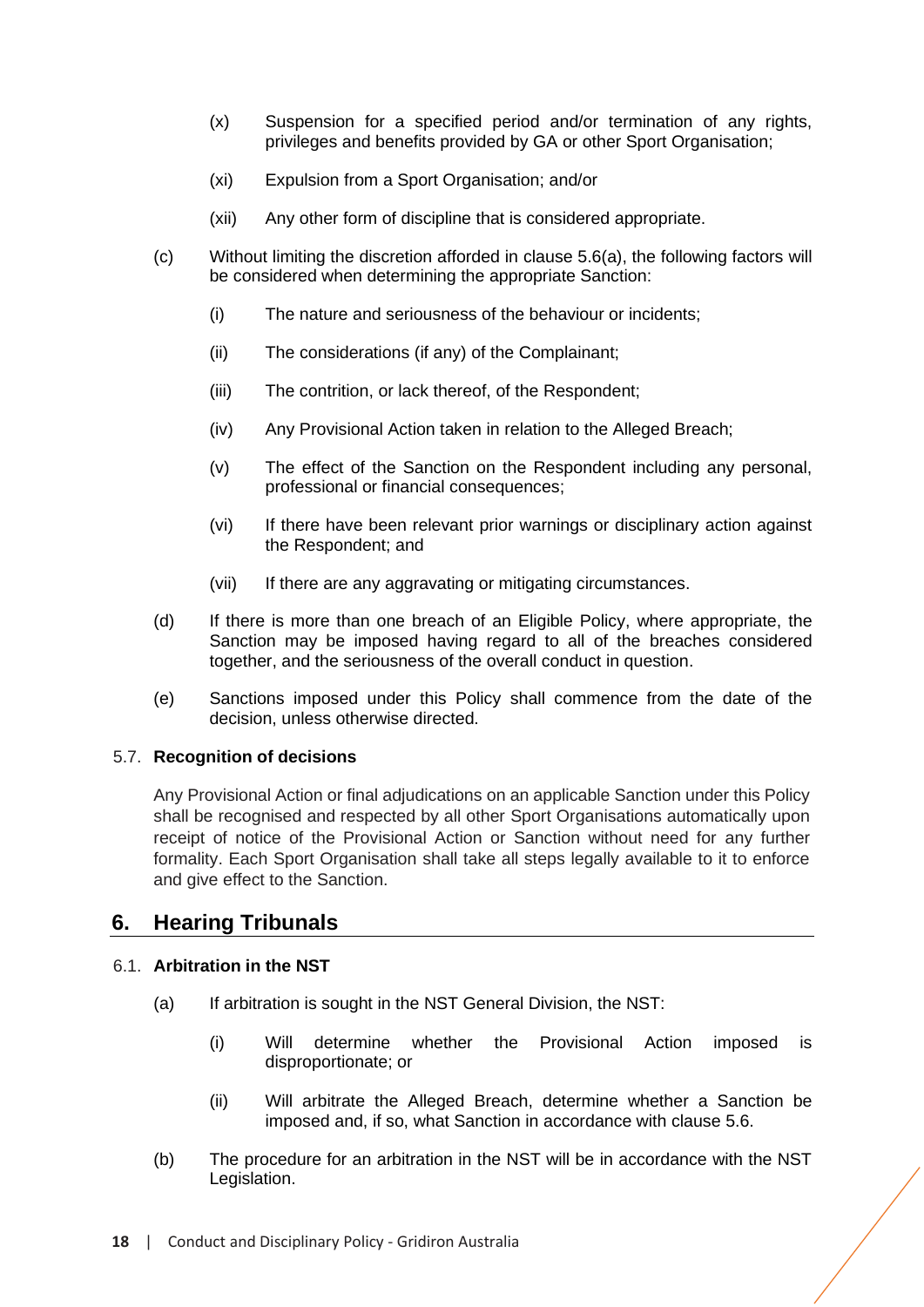### <span id="page-18-1"></span>6.2. **Internal Tribunal**

- (a) If an Internal Tribunal is required, the relevant Complaints Manager must convene an Internal Tribunal to:
	- (i) Determine whether the Provisional Action imposed is disproportionate; or
	- (ii) Arbitrate the Alleged Breach, determine whether a Sanction be imposed and, if so, what Sanction in accordance with clause [5.6.](#page-16-0)
- (b) An Internal Tribunal convened under this clause will comply with the tribunal procedure outlined in Schedule 4.

#### 6.3. **Notification of Hearing Tribunal decision**

The Hearing Tribunal will notify the parties of the decision in accordance with its relevant procedures (including the procedure in Schedule 4 for the Internal Tribunal) and the relevant Complaints Manager must, subject to any appeal under clause 7, comply with clause 8.3.

# <span id="page-18-0"></span>**7. Appeals**

#### 7.1. **Decisions subject to appeal**

- (a) A decision of a Hearing Tribunal under clauses  $6.1(a)(ii)$  or  $6.2(a)(ii)$  may be appealed as set out in this clause 7.
- (b) A decision of a Hearing Tribunal under clauses [6.1\(](#page-17-1)a)(i) or [6.2\(](#page-18-1)a)(i) is not subject to appeal.

#### 7.2. **Persons entitled to appeal**

The following persons are entitled to appeal the decision of a Hearing Tribunal under clauses [6.1\(](#page-17-1)a)(ii) or [6.2\(](#page-18-1)a)(ii) of this Policy (each an **Appellant**):

- (a) A Respondent; or
- (b) GA and any Sport Organisation which has managed the Process that is the subject of the Hearing Tribunal.

# <span id="page-18-3"></span>7.3. **Grounds of appeal**

The decision of a Hearing Tribunal can only be appealed on the following Grounds of Appeal:

- (a) The Hearing Tribunal failed to abide by this Policy and/or the NST Legislation (as the case may be) and such failure resulted in a denial of natural justice; and/or
- (b) No reasonable decision maker in the position of the Hearing Tribunal, based on the material before them, could reasonably make such a decision.

#### <span id="page-18-2"></span>7.4. **Notice of appeal**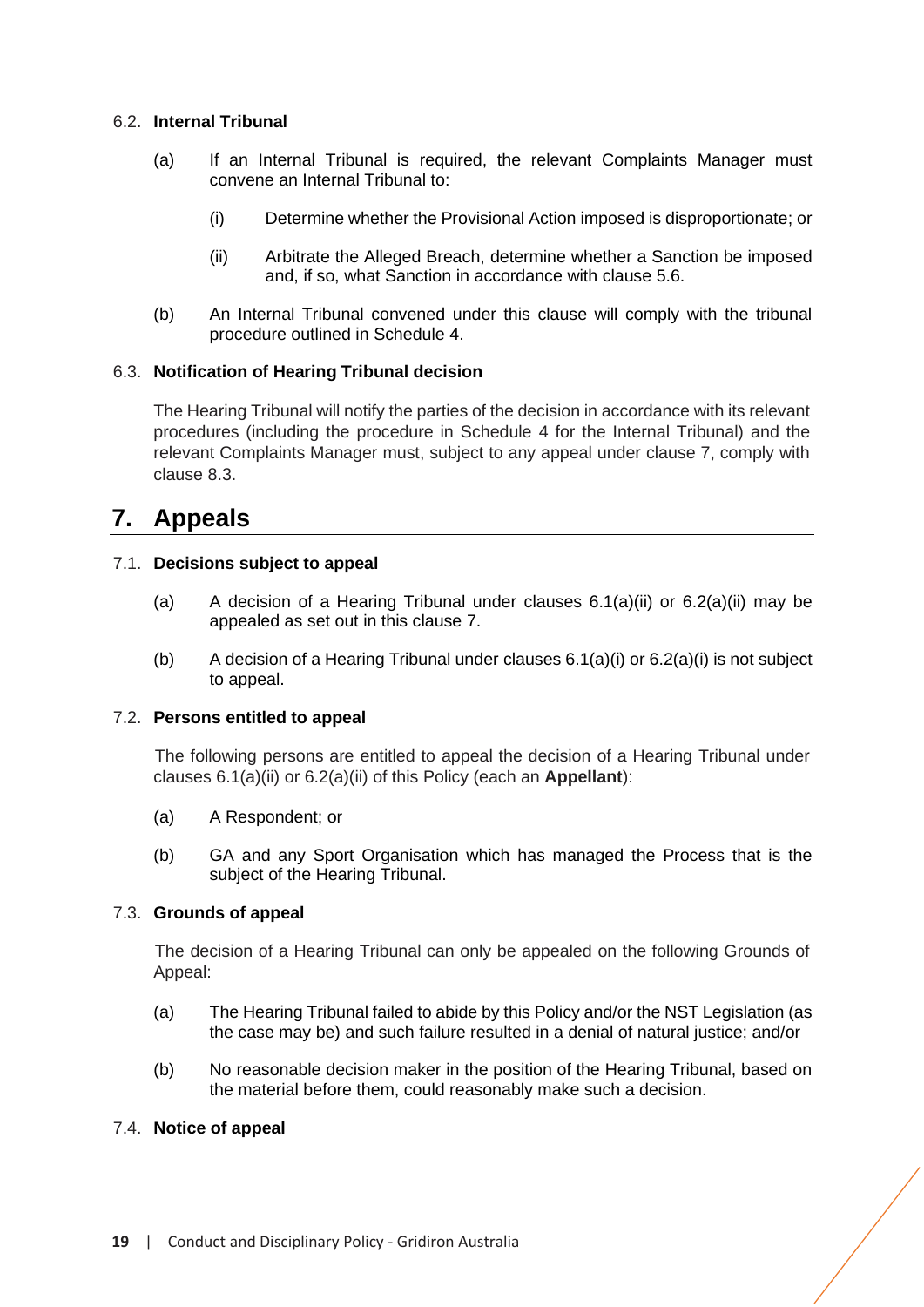- (a) To submit a valid notice of appeal, an Appellant must, within 14 days of the date of receipt of the decision made by the Hearing Tribunal:
	- (i) If the Hearing Tribunal was the NST General Division:
		- (A) Lodge an 'Application for an Appeal' form with the NST, which must state in full their Grounds of Appeal;
		- (B) Pay the requisite application fee; and
		- (C) Serve, by email, by post, or physically, on the other party to the appeal a copy of the 'Application for an Appeal'; or
	- (ii) If the Hearing Tribunal was an Internal Tribunal:
		- (A) If the Alleged Breach is an NST Excluded Matter:
			- 1. Lodge with the relevant Complaints Manager the Notice of Appeal stating they wish to appeal, which states in full their Grounds of Appeal, including any relevant documents as annexures;
			- 2. Pay the appeal fee as set from time to time by the Sport Organisation; and
			- 3. Serve, by email, by post, or physically, on the other party to the appeal a copy of the Notice of Appeal on the other parties; or
		- (B) If the Alleged Breach is at national level and is either an NST Eligible Matter, or not an NST Excluded Matter:
			- 1. Lodge an 'Application for an Appeal' form with the NST, which must state in full their Grounds of Appeal;
			- 2. Pay the requisite application fee; and
			- 3. Serve, by email, by post, or physically, on the other party to the appeal a copy of the 'Application for an Appeal',

#### (together, a **Notice of Appeal**).

- (b) If an appeal is lodged under:
	- (i) Clause [7.4\(](#page-18-2)a)(i), the matter must be dealt with in the NST Appeals Division;
	- $(i)$  Clause [7.4\(](#page-18-2)a)(ii)(A), the matter must be dealt with by an Internal Appeals Tribunal;
	- (iii) Clause [7.4\(](#page-18-2)a)(ii)(B) and it is neither an NST Eligible or NST Excluded Matter, may apply to the NST CEO for approval, and if the NST CEO does not approve the matter, it must be dealt with by an Internal Appeals Tribunal; or
	- $(iv)$  Clause [7.4\(](#page-18-2)a)(ii)(B) and it is an NST Eligible Matter, it must be dealt with by the NST Appeals Division.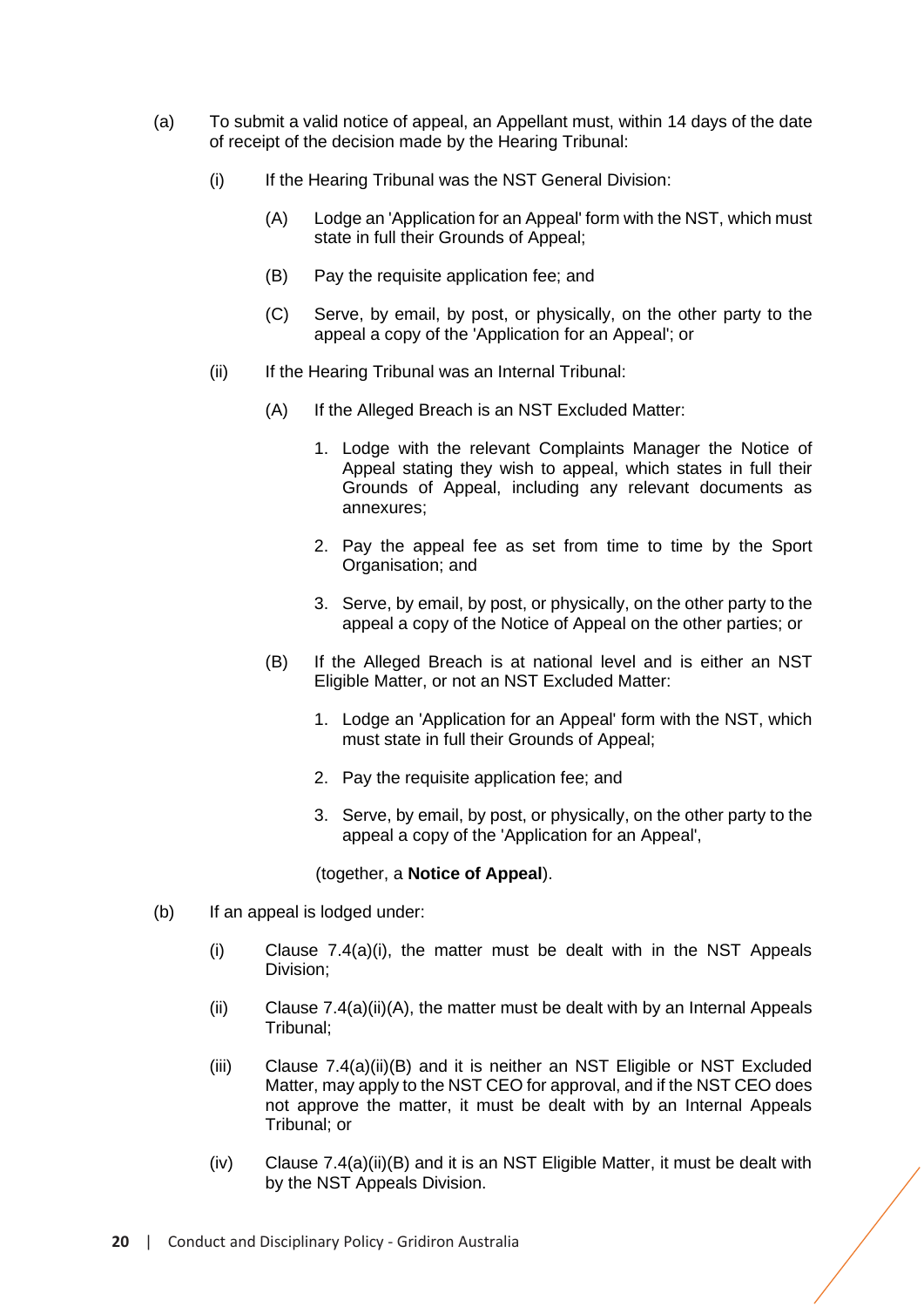## 7.5. **Appeals in the NST Appeals Division**

- (a) If an Appellant lodges a valid Notice of Appeal in the NST Appeals Division, the NST will determine the matter.
- (b) The procedure for an appeal in the NST Appeals Divisions will be in accordance with clause [7.4](#page-18-2) and the NST Legislation.

#### <span id="page-20-2"></span>7.6. **Internal Appeals Tribunal**

- (a) If an Appellant lodges a valid Notice of Appeal to be dealt with by an Internal Appeals Tribunal, the Internal Appeals Tribunal will determine the matter.
- (b) The procedure for an appeal in an Internal Appeals Tribunal will be in accordance with clause [7.4](#page-18-2) and Schedule 5.

#### <span id="page-20-1"></span>7.7. **Determination for Appeal Tribunal**

The Appeals Tribunal's arbitration of the appeal:

- (a) Must determine, to the Standard of Proof, whether one or both Grounds of Appeal (as applicable) are proven, and must not rehear the matter or the facts of the Alleged Breach; and
- (b) May result in the Appeals Tribunal:
	- (i) Dismissing the appeal;
	- (ii) Upholding the appeal;
	- (iii) Imposing any of the Sanctions set out in clause [5.6;](#page-16-0)
	- (iv) Reducing, increasing or otherwise varying any Sanction imposed by the Hearing Tribunal under the Policy,

in accordance with clause [7.7\(](#page-20-1)a) but otherwise in such manner as it thinks fit.

#### 7.8. **Notification of Appeal Tribunal decision**

The Appeal Tribunal will notify the parties to the proceeding of the decision in accordance with its relevant procedures, after which the relevant Complaints Manager will proceed to finalise the matter in accordance with clause [8.3.](#page-21-1)

# <span id="page-20-0"></span>**8. Finalising Alleged Breaches**

#### 8.1. **Finalisation of Process**

- (a) A Process will be finalised, and an outcome reached when:
	- (i) Warning Procedure when the relevant Sport Organisation notifies the relevant parties of its determination under clause [5.3;](#page-13-0)
	- (ii) Breach Offer where the Respondent admits the Alleged Breach, waives their right to a hearing and accepts the Sanction, or is deemed to have done so under clause [5.4\(](#page-14-0)d);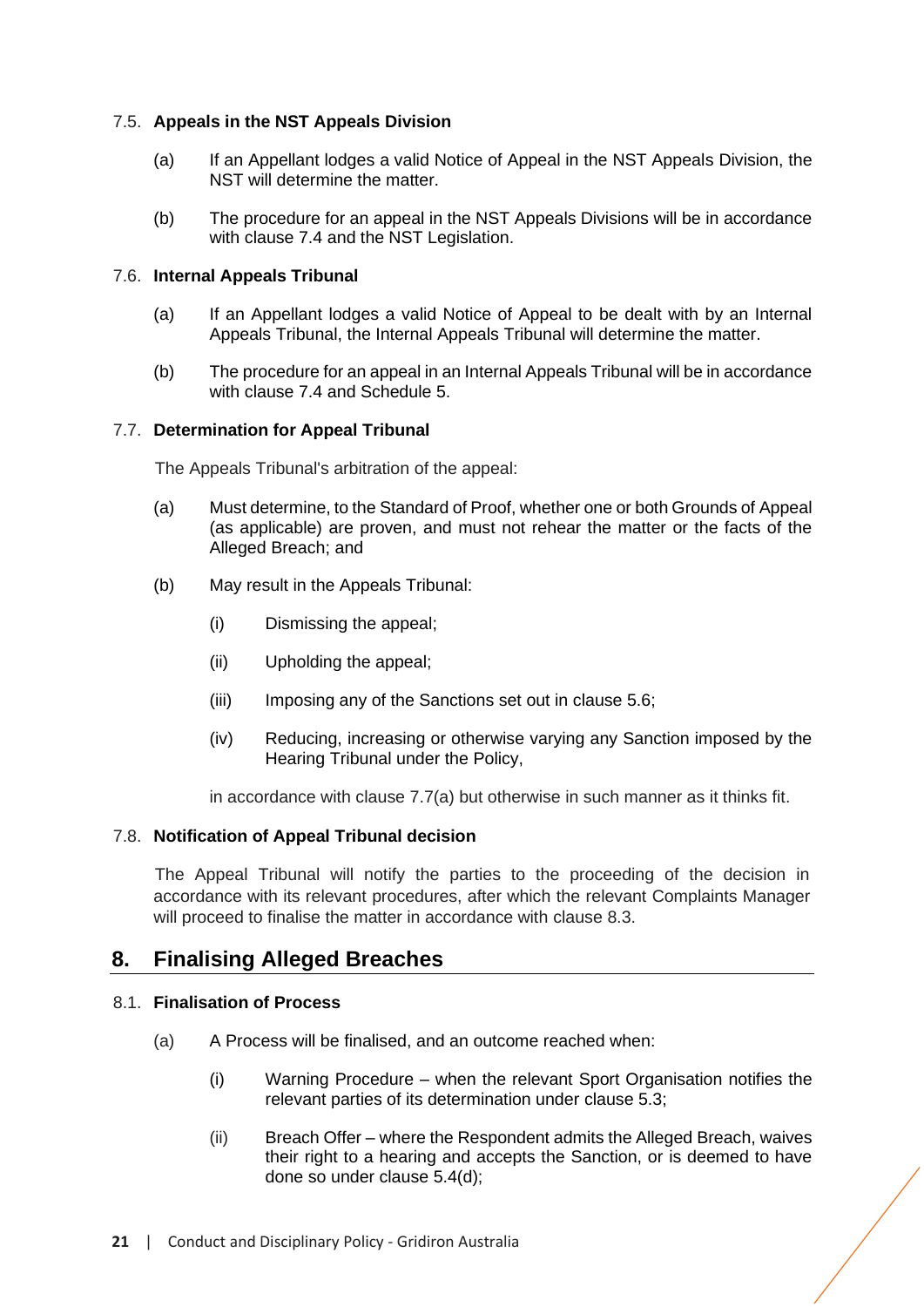- (iii) Hearing Tribunal where the parties to the proceeding are notified of the decision and no appeal has been filed; or
- (iv) Appeal Tribunal where the parties to the proceeding are notified of the decision.
- (b) Once the applicable Process (including any appeal) under this Policy has concluded, the decision is final and binding on all parties involved and there is no further right of appeal to any external body or tribunal.

# 8.2. **Notification of outcome**

- (a) When a Process is finalised, the relevant Complaints Manager must notify the Complainant (if any) and Respondent of the outcome of an Alleged Breach, in writing, unless otherwise provided for in this Policy.
- (b) If the dispute arose at the:
	- (i) Affiliate level, the Complaints Manager must notify the relevant Member Organisation and GA; or
	- (ii) Member Organisation level, the Complaints Manager must notify GA.
- (c) A Sport Organisation may, as required, disclose the matters referred to in clause  $2.7(b)$  $2.7(b)$ .

#### <span id="page-21-1"></span>8.3. **Recording decisions and outcomes**

- (a) Each Sport Organisation shall keep records of all Alleged Breaches in keeping with the template register provided in Annexure A, for a minimum of 7 years from the date the Process is finalised for an Alleged Breach under this Policy. Records will include at a minimum a record, including dates where relevant, of:
	- (i) The Alleged Breach;
	- (ii) The Complainant;
	- (iii) The Respondent;
	- (iv) The Process;
	- (v) The Outcome; and
	- (vi) Any Sanctions and/or Provisional Action imposed.
- (b) Records must be maintained in a secure and confidential place, which may be electronically.

# <span id="page-21-0"></span>**9. Interpretation and other information**

#### 9.1 **Commencement**

This Policy commences on the date outlined on the front cover (**Commencement Date**).

#### 9.2 **Prior Alleged Breaches**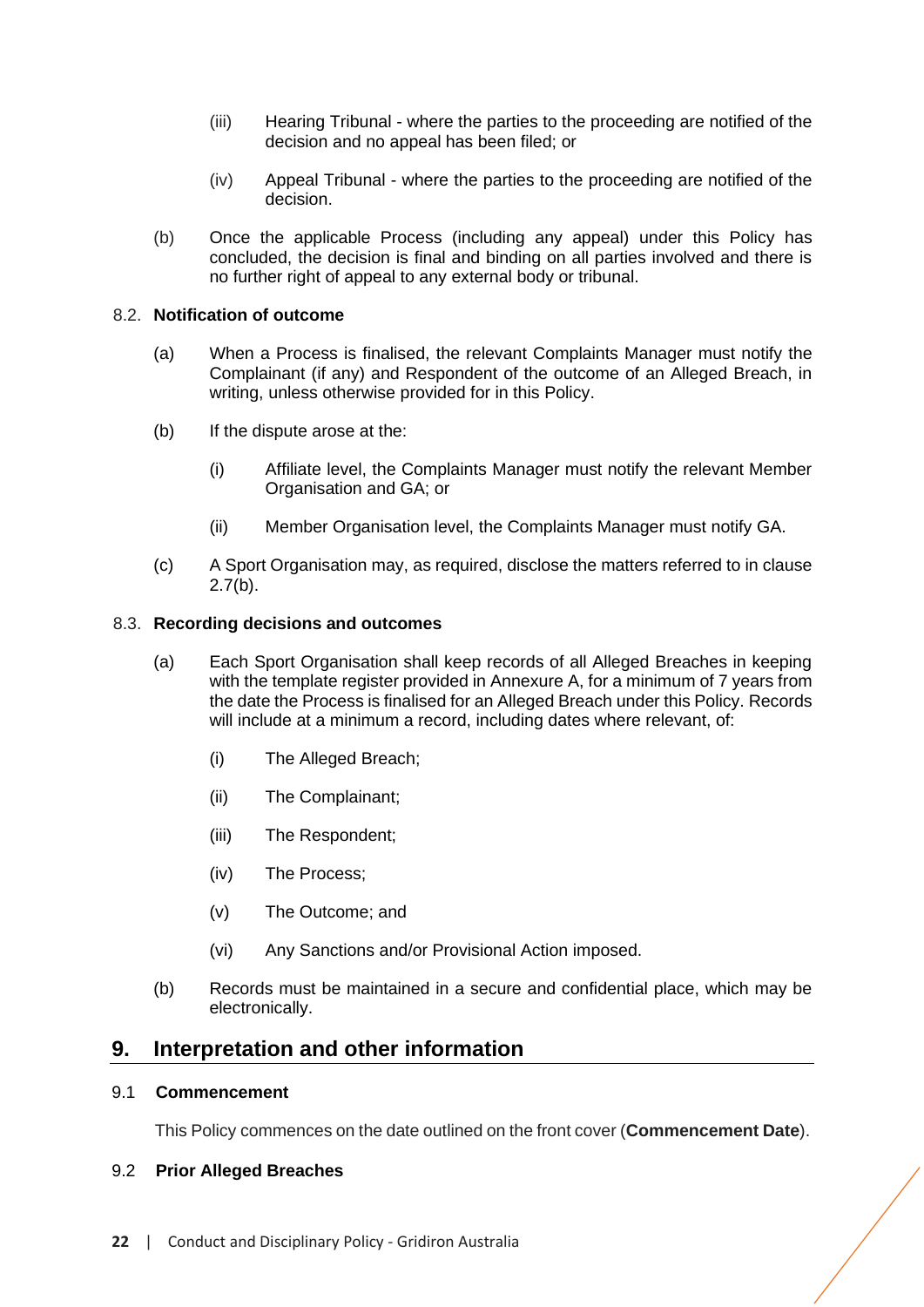Alleged Breaches relating to conduct which occurred prior to the Commencement Date:

- (a) Must be dealt with under the policies and processes of GA or relevant Sport Organisations existing at the time the complaint was made, regardless of where that Complaint is at in that process;
- (b) Cannot be resubmitted to a Sport Organisation under this Policy; and
- (c) Are not subject to any appeal under this Policy.

#### 9.3 **Requirements for Sport Organisations**

Sport Organisations must adopt and implement this Policy as their complaints management policy for complaints arising under all Eligible Policies.

#### 9.4 **Interpretation**

- (a) Any document required to be provided under this Policy may be given by:
	- (i) sending it to an email or other electronic address, or to a postal address, nominated by the recipient party; or
	- (ii) email, post or hand delivering it to that party's registered office.
- (b) A document is taken to have been received under this Policy if sent by email or other electronic transmission, on the date of transmission, or if hand delivered, on the date of delivery or if sent by post, 5 business days after it was sent.
- (c) Members are responsible for keeping their contact details up to date with GA/their Sport Organisation. Delivery to the last known address is sufficient in circumstances where the current whereabouts of a Member is not known.

#### 9.5 **Amendment**

- (a) A Sport Organisation may amend this Policy from time to time and must make the new version available on its website as soon as possible, including the date on which any amendments take effect.
- (b) Any Alleged Breach under this Policy which is not finalised at the time of an amendment to this Policy will continue to be processed under the substantive provisions of this Policy in force at the time a Sport Organisation receives the Complaint Form or commences the Disciplinary Action, unless a Sport Organisation and/or a Hearing Tribunal determines the principle of "lex mitior" appropriately applies in the circumstances.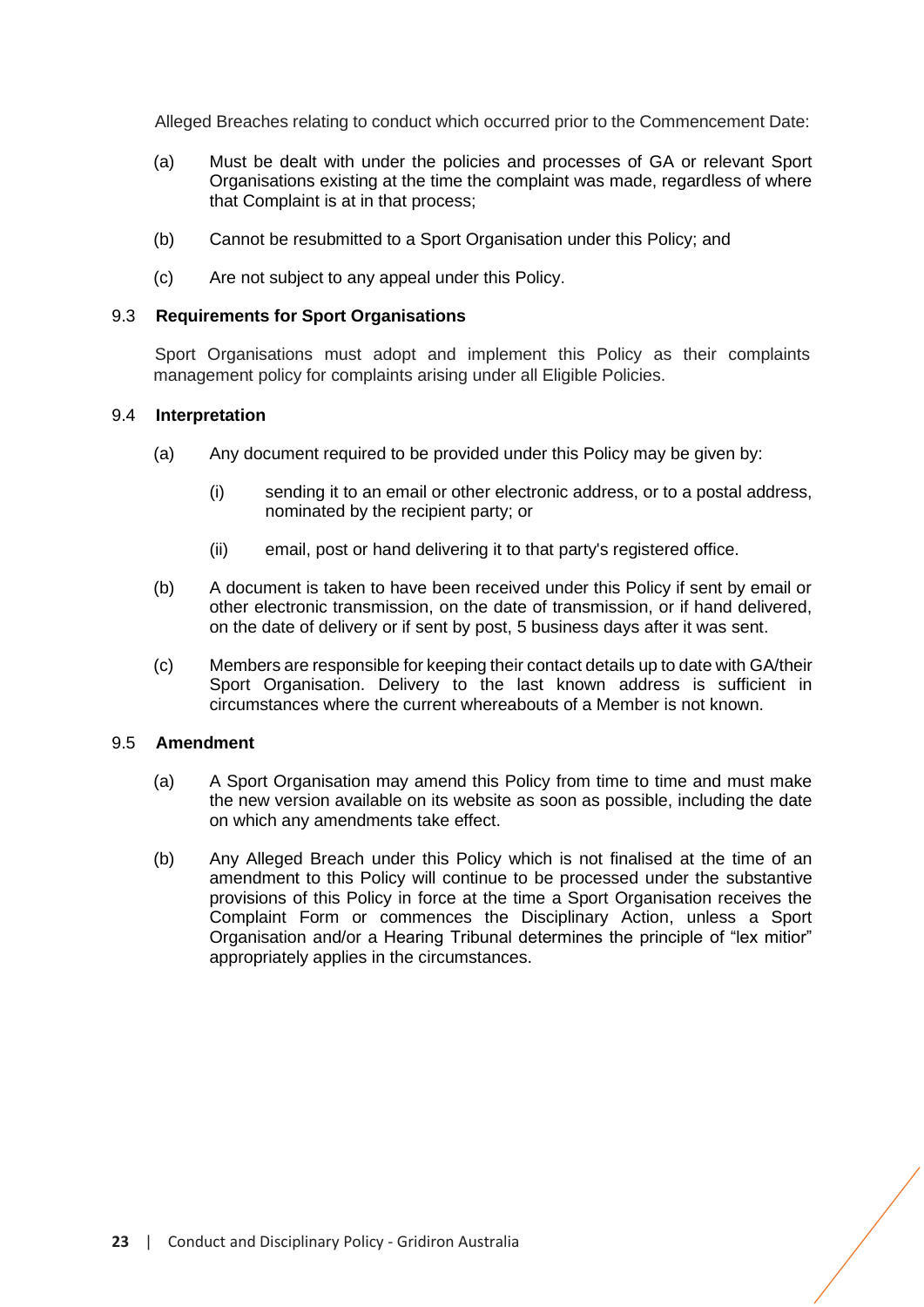# **SCHEDULE 1**

# **Complaint Form**

<span id="page-23-0"></span>

| <b>Internal Use Only</b>                            |                                                                                                               |                                                                                                                                            |  |  |  |  |  |  |
|-----------------------------------------------------|---------------------------------------------------------------------------------------------------------------|--------------------------------------------------------------------------------------------------------------------------------------------|--|--|--|--|--|--|
| Name of person<br>receiving Complaint               |                                                                                                               | Date Complaint Form<br>Received:<br>$\sqrt{1}$                                                                                             |  |  |  |  |  |  |
| How was the Complaint<br>received                   |                                                                                                               |                                                                                                                                            |  |  |  |  |  |  |
| <b>Complainant to Complete</b>                      |                                                                                                               |                                                                                                                                            |  |  |  |  |  |  |
| Name of Complainant                                 | $\Box$ Over 18<br>$\Box$ Under 18                                                                             |                                                                                                                                            |  |  |  |  |  |  |
| Complainant's contact<br>details                    | Phone:<br>Email:                                                                                              |                                                                                                                                            |  |  |  |  |  |  |
| Complainant's<br>role/position within the<br>Sport  | □ Administrator (volunteer)<br>$\Box$ Parent<br>$\square$ Spectator<br>□ Support Personnel<br>$\Box$ Official | □ Board/Committee member<br>$\Box$ Athlete/player<br>□ Coach/Assistant Coach<br>$\square$ Employee (paid)<br>$\Box$ Other (Please Specify) |  |  |  |  |  |  |
| Name of person<br>complained about<br>(Respondent)  | $\Box$ Over 18                                                                                                | $\Box$ Under 18                                                                                                                            |  |  |  |  |  |  |
| Respondent's<br>role/position                       | □ Administrator (volunteer)<br>$\Box$ Parent<br>$\square$ Spectator<br>□ Support Personnel<br>$\Box$ Official | □ Board/Committee member<br>$\Box$ Athlete/player<br>□ Coach/Assistant Coach<br>□ Employee (paid)<br>□ Other (Please Specify)              |  |  |  |  |  |  |
| Date/s of alleged<br>breach/es by<br>Respondent     |                                                                                                               |                                                                                                                                            |  |  |  |  |  |  |
| Location/s of alleged<br>breach/es by<br>Respondent |                                                                                                               |                                                                                                                                            |  |  |  |  |  |  |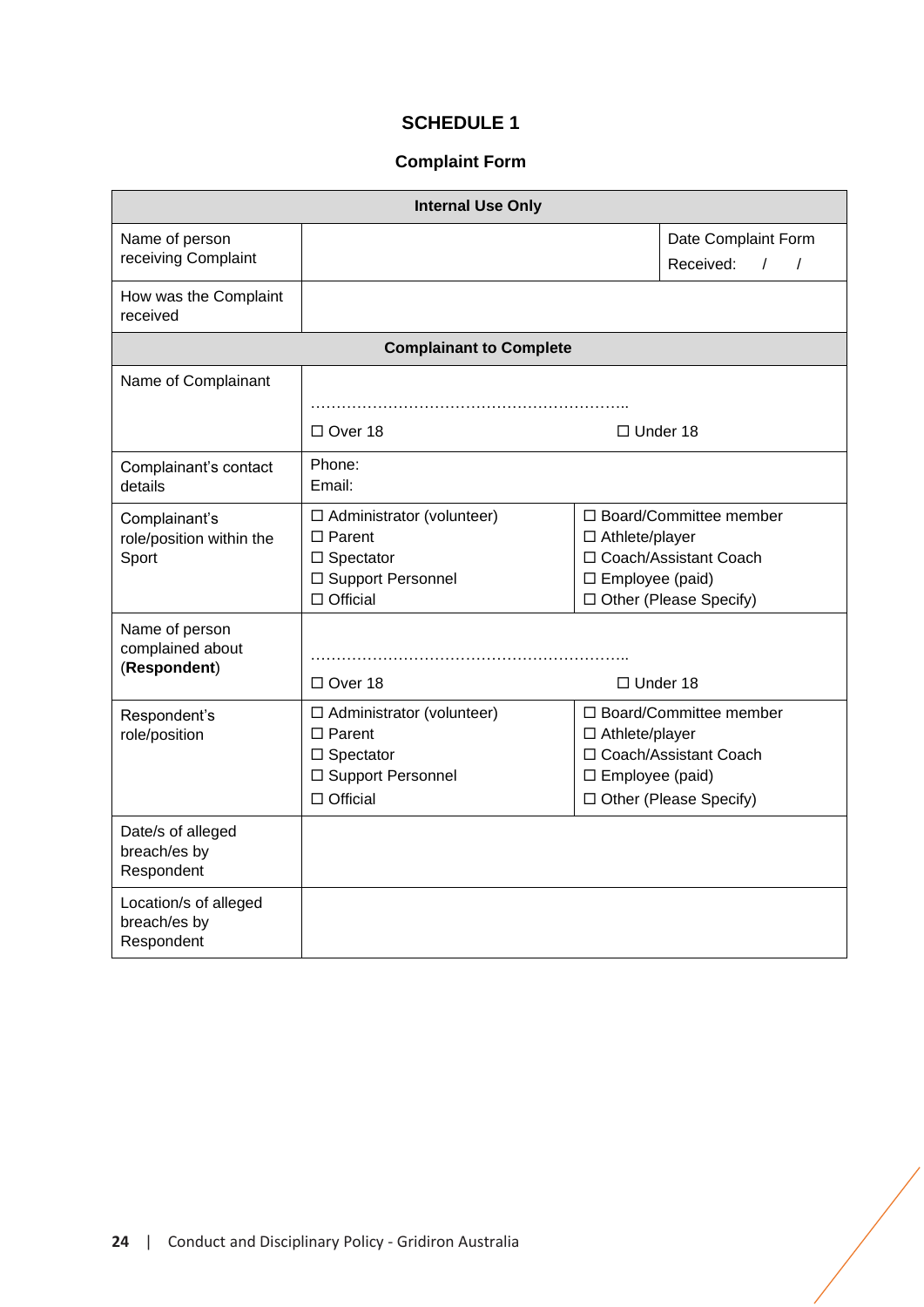| Description of alleged<br>breach by Respondent<br>Please provide as much<br>information as possible,<br>including details of<br>who is involved,<br>describe what<br>happened and when,<br>and how you found out<br>about the breach -<br>attach further pages if<br>necessary |                                                                                                                                                                                                                                                                                                                                                                                                                                                                                                                                                                   |
|--------------------------------------------------------------------------------------------------------------------------------------------------------------------------------------------------------------------------------------------------------------------------------|-------------------------------------------------------------------------------------------------------------------------------------------------------------------------------------------------------------------------------------------------------------------------------------------------------------------------------------------------------------------------------------------------------------------------------------------------------------------------------------------------------------------------------------------------------------------|
| Witnesses (if any)                                                                                                                                                                                                                                                             | Did anyone else witness this alleged breach by the Respondent?<br>$\square$ No<br>□ Not Sure<br>$\Box$ Yes<br>If 'Yes', please list the witnesses and their contact details (if known):<br>1. Name:<br>Phone:<br>Email:                                                                                                                                                                                                                                                                                                                                           |
|                                                                                                                                                                                                                                                                                | 2. Name:<br>Phone:<br>Email:                                                                                                                                                                                                                                                                                                                                                                                                                                                                                                                                      |
|                                                                                                                                                                                                                                                                                | 3. Name:<br>Phone:<br>Email:                                                                                                                                                                                                                                                                                                                                                                                                                                                                                                                                      |
| Level of the Sport at<br>which alleged breach<br>occurred                                                                                                                                                                                                                      | NSO level where they relate to behaviour, an incident or circumstances<br>$\Box$<br>that occurred at or involve individuals operating at the NSO level;<br>$\Box$<br>SSA level where they relate to behaviour, an incident or<br>circumstances that occurred at or involve individuals operating at<br>the State (Territory) Sporting Association level; or<br>Affiliate level - where it relates to behaviour, an incident or<br>□<br>circumstances that occurred at or involve individuals operating at the<br>Affiliate level (Association/League/Club level). |
| Eligible policy that<br>Respondent has<br>allegedly breached                                                                                                                                                                                                                   |                                                                                                                                                                                                                                                                                                                                                                                                                                                                                                                                                                   |
| Sections allegedly<br>breached                                                                                                                                                                                                                                                 |                                                                                                                                                                                                                                                                                                                                                                                                                                                                                                                                                                   |
| Does Complainant<br>consent to alternative<br>dispute resolution?                                                                                                                                                                                                              | $\square$ No<br>$\square$ Yes                                                                                                                                                                                                                                                                                                                                                                                                                                                                                                                                     |
| Signed by Complainant                                                                                                                                                                                                                                                          | Signature:                                                                                                                                                                                                                                                                                                                                                                                                                                                                                                                                                        |
|                                                                                                                                                                                                                                                                                | Date:                                                                                                                                                                                                                                                                                                                                                                                                                                                                                                                                                             |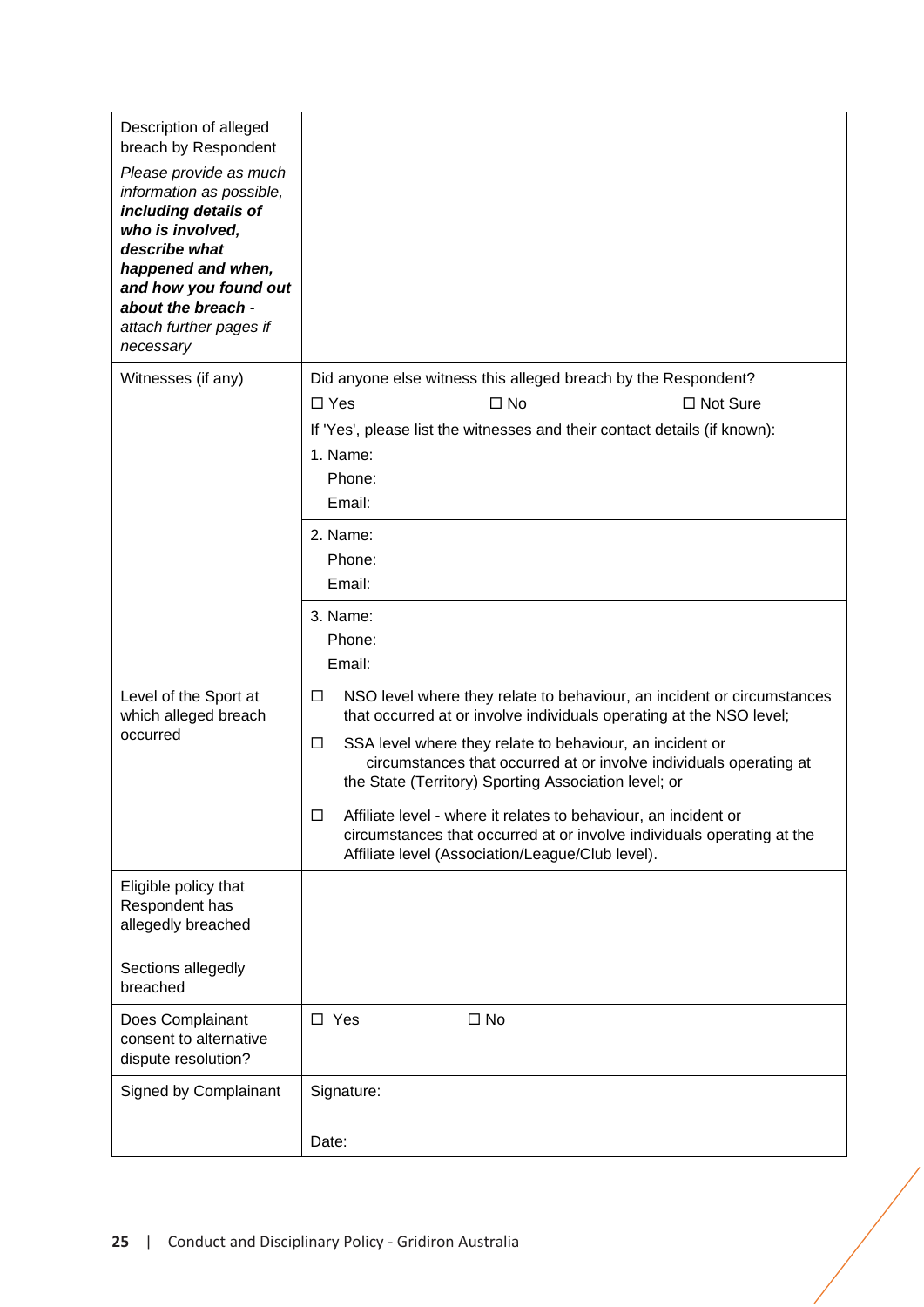# **SCHEDULE 2**

#### <span id="page-25-0"></span>**Item 1: Letter - Warning Procedure**

# **Gridiron Australia**

#### **CONDUCT AND DISCIPLINARY POLICY - WARNING PROCEDURE**

**Warning: Invitation to Comment**

#### [insert name]

**Taddress line 11** 

[address line 2] **By email:** [insert email address]

#### **Referral**

- 1. Gridiron Australia (**Sport**) has received information (**Alleged Breach**) under its Conduct & Disciplinary Policy (**Policy**) alleging that you have breached an eligible policy of the Sport, as outlined below. A copy of the Policy is available at *[insert link]*.
- 2. The Complaints Manager under the Policy has referred the Alleged Breach about you for resolution under the Warning Procedure.

#### **Allegations**

- 3. The Alleged Breach was received by the Sport on [insert date]. **OR** The Sport was made aware of the Alleged Breach on *[insert date]*.
- 4. It is alleged in the Alleged Breach that you:
	- a) **[insert alleged conduct]**; and
	- b) **[++++++]**.
- 5. If the above allegations were to be established, your conduct would likely constitute a breach of the following policies of the Sport:
	- a) **[insert specific sections of policies allegedly breached]**; and
	- b) **[++++++]**.

#### **Warning**

6. Without determining whether the allegations in the Alleged Breach are correct, or that the Alleged Breach is proven, Sport proposes to issue a warning that the allegations, if they were proven, would constitute a breach of the policies outlined at paragraph 5.

#### **Invitation to Comment**

- 7. You are invited to comment in writing on whether or not the warning should be issued.
- 8. Please provide your comments within 14 days, ending **5:00pm AEST on** [DAY] [MONTH] [YEAR].
- 9. The Complaints Manager will take into account any comments provided by you and determine whether issuing a warning is appropriate based on your comments.
- 10. If you have any questions or comments in relation to this letter, the Complaints Manager can be contacted by telephone on **[++++++]** or by email at **[++++++]**.

Yours faithfully

[insert signatory]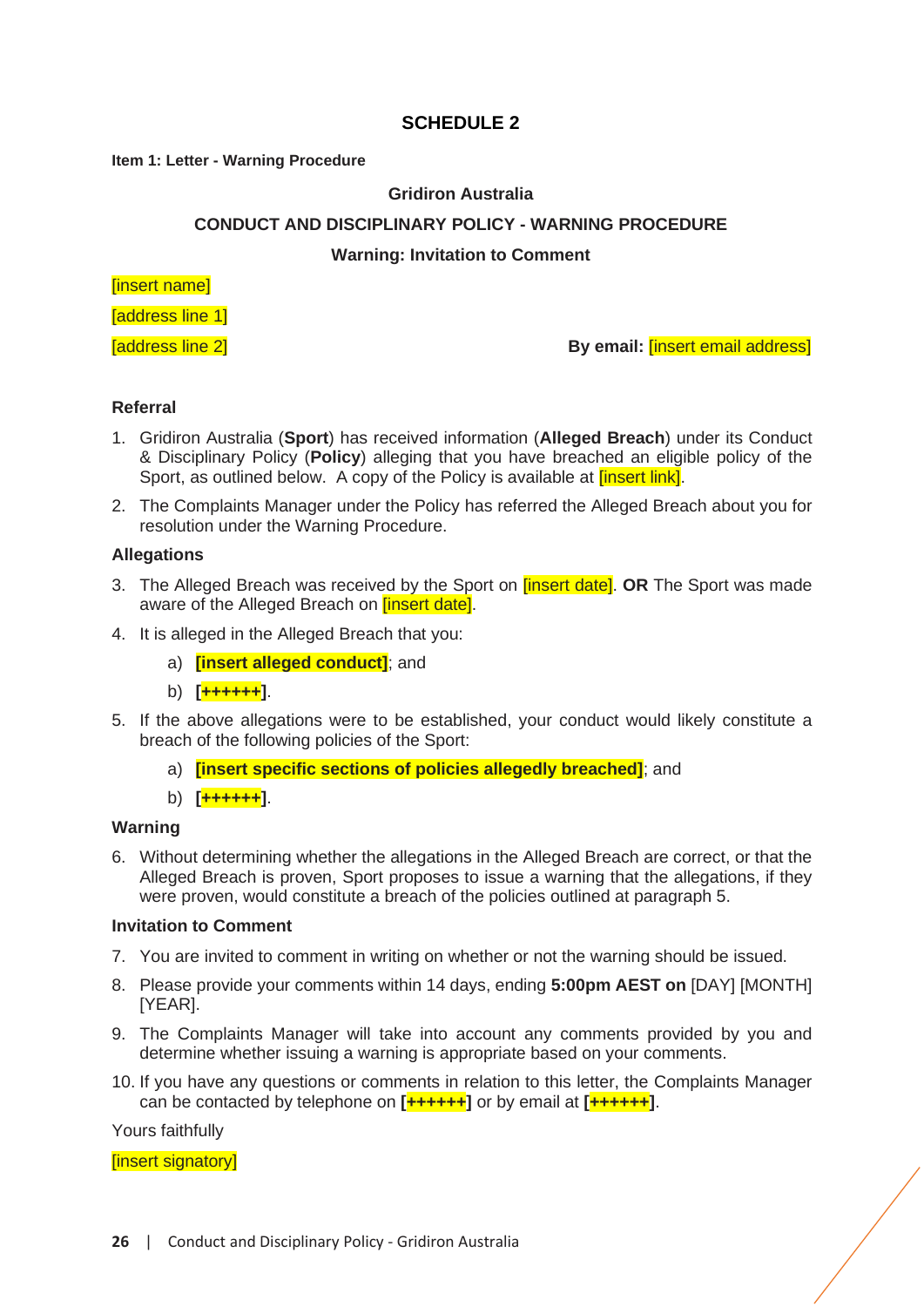#### **Item 2: Notification - Warning Procedure**

### **Gridiron Australia**

#### **CONDUCT AND DISCIPLINARY POLICY - WARNING PROCEDURE**

#### **Notification of Outcome**

#### [insert name]

[address line 1]

[address line 2] **By email:** [insert email address]

#### **Allegations**

- 1. You were previously notified by notice dated *[insert date]* of an Alleged Breach of an eligible policy of the Sport, as outlined below.
- 2. It was alleged that you:
	- a) **[insert alleged conduct]**; and
	- b) **[++++++]**.
- 3. If the above allegations were to be established, your conduct would likely constitute a breach of the following policies of the Sport:
	- a) **[insert specific sections of policies allegedly breached]**; and
	- b) **[++++++]**.

#### **Warning**

- 4. Without determining whether the allegations in the Alleged Breach were correct, or that the Alleged Breach is proven, Sport proposed to issue a warning that the allegations, if they were proven, would constitute a breach of the policies outlined at paragraph 3.
- 5. You were invited to comment on the proposed warning and whether or not that warning should be issued.

#### **Outcome**

- 6. Sport has taken your response into consideration in making its decision on whether or not to warn you in relation to your conduct.
- 7. Sport has decided that a warning is not appropriate in relation to your conduct. OR Sport formally warns you that the allegations made in the Alleged Breach, if they were proven, would constitute a breach of the policies outlined at paragraph 3.
- 8. Sport reserves its rights in relation to any separate or future allegations or complaints that you have breached a policy of Sport.
- 9. If you have any questions or comments in relation to this letter, the Complaints Manager can be contacted by telephone on **[++++++]** or by email at **[++++++]**.

Yours faithfully

[insert signatory]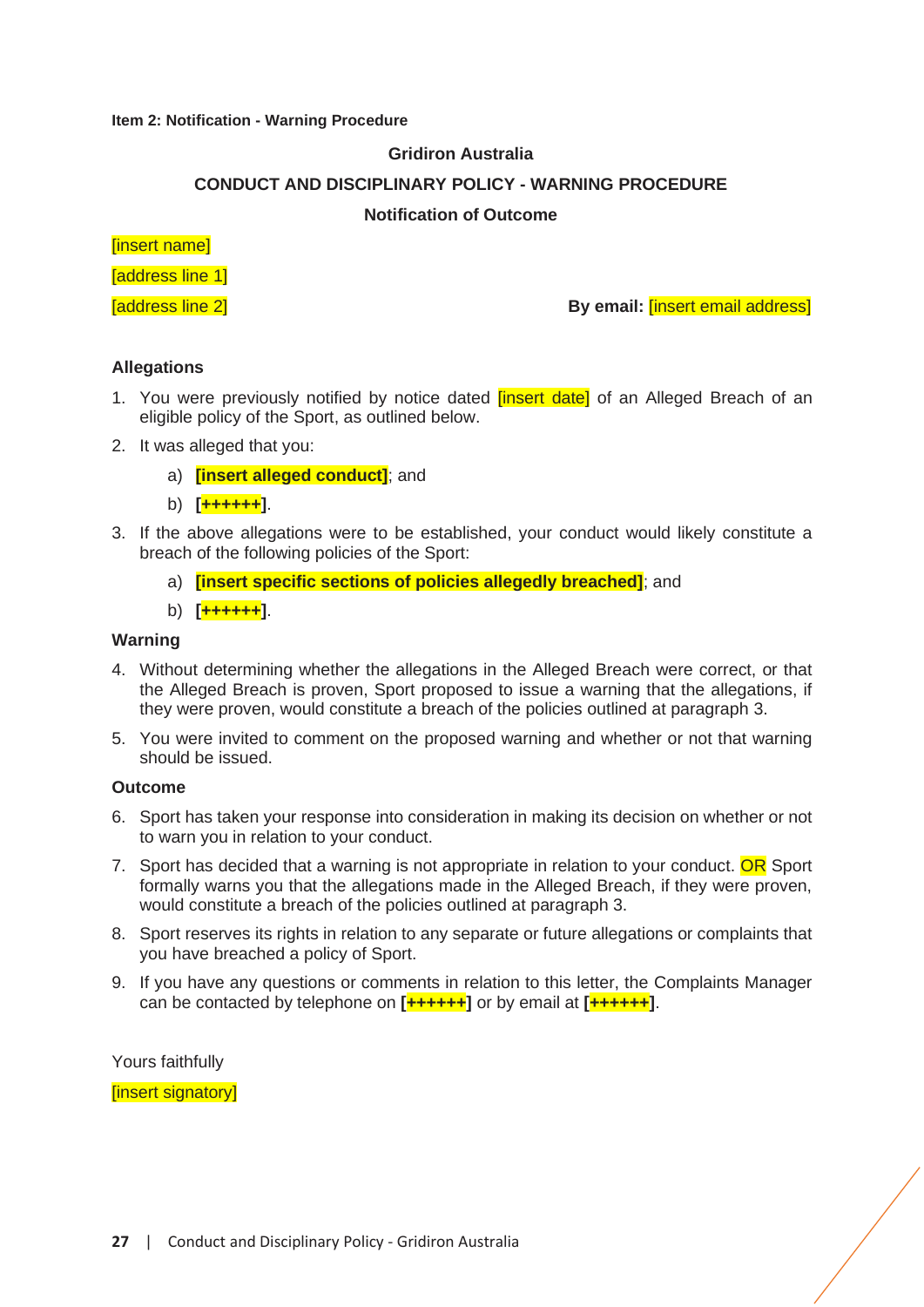# **SCHEDULE 3**

# <span id="page-27-0"></span>**Letter - Breach Offer Gridiron Australia COMPLAINTS & DISPUTES POLICY - BREACH OFFER**

# **Breach Offer**

[insert name]

**Taddress line 11** 

[address line 2] **By email:** [insert email address]

# **Referral**

- 1. [insert Sport Organisation] (**Sport**) has received information (**Alleged Breach**) under its Conduct & Disciplinary Policy (**Policy**) alleging that you have breached an eligible policy of the Sport, as outlined below. A copy of the Policy is available at *finsert link*.
- 2. The complaints manager under the Policy has referred the Alleged Breach about you for resolution under the Breach Offer Process.

#### **Allegations**

- 3. The Alleged Breach was lodged by *[insert name]* and received by the Sport on *[insert date]*. **OR** The Sport was made aware of the Alleged Breach on **[insert date]**.
- 4. It is alleged in the Alleged Breach that you:
	- a) **[insert alleged conduct]**; and
	- b) **[++++++]**.
- 5. As a result of the above allegations, it is alleged that you have consequently breached the following eligible policies of the Sport:
	- a) **[insert specific sections of eligible policies allegedly breached]**; and
	- b) **[++++++]**.

# **Sanction**

- 6. If a breach of the type outlined in the Alleged Breach was fully proven, Sport would ordinarily impose the following sanction:
	- a) **[insert applicable sanction]**; and
	- b) **[++++++]**.
- 7. In accordance with the Policy, to resolve the Alleged Breach using the Breach Offer Process, if you accept the alleged breach occurred without a hearing, Sport will offer you a sanction as follows:
	- a) **[insert applicable sanction]**; and
	- b) **[++++++]**.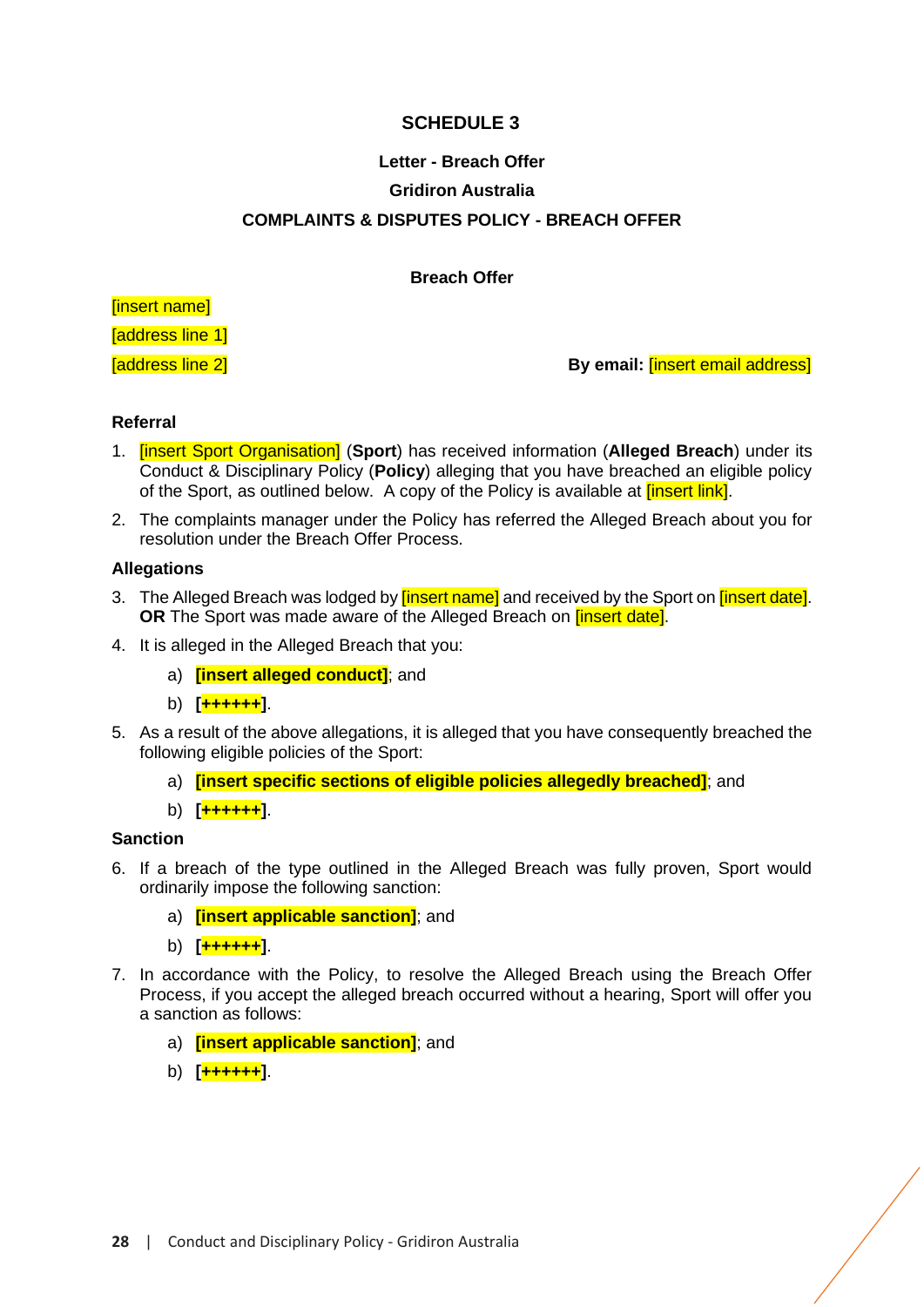# **Decision**

- 8. You are entitled to decide either to accept your alleged breach occurred, and the proposed sanction that will be imposed by Sport set out at paragraph 7, or alternatively dispute the alleged breach and/or proposed sanction.
- 9. If you dispute the alleged breach and/or proposed sanction, the Alleged Breach will be referred to a hearing tribunal for determination under the Policy.

#### **Notification**

- 10. Please advise Sport's complaints manager of your decision to either accept the alleged breach and proposed sanction or dispute the breach and/or sanction and proceed to a hearing tribunal, by signing and returning the below 'Acknowledgement' to the complaints manager at *[insert contact address]*.
- 11. You must advise the complaints manager of your decision within 7 days of the date of this letter, failing which you will be deemed to have accepted the breach occurred and the proposed sanction will automatically commence.
- 12. Unless you dispute the alleged breach and/or proposed sanction, the proposed sanction will commence on the earlier of the date you notify the complaints manager of your acceptance, or the end of the date 14 days from the date of this letter.
- 13. If you have any questions in relation to this Breach Offer, the complaints manager can be contacted by telephone on **[++++++]** or by email at **[++++++]**.

Yours faithfully

[insert signatory]

# **ACKNOWLEDGEMENT**

I,………………………………………………………………………………………..………………, confirm to Gridiron Australia, that in response to this Breach Offer, I (tick one):

Accept my breach of the eligible policies occurred and the proposed sanction offered.

OR



Dispute my breach of the eligible policies occurred and/or the proposed sanction offered and wish the matter to be heard by a hearing tribunal.

Signed: …………………………………………………………………………………………..

Dated: …………………………...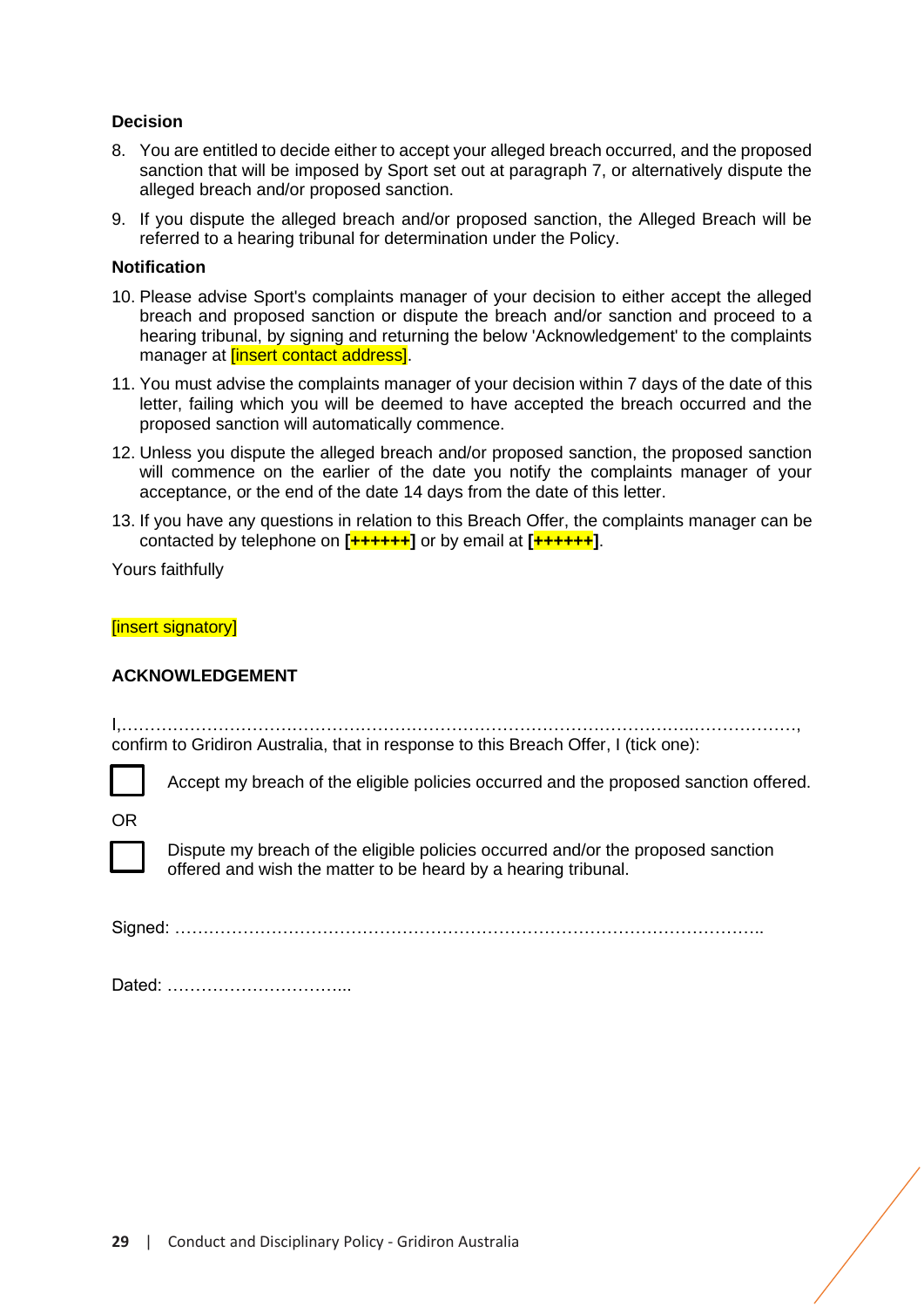# **SCHEDULE 4**

# **Internal Tribunal Procedure**

### <span id="page-29-0"></span>**Interpretation**

1. In this Schedule:

**Chair** means the chair of a particular Internal Tribunal in accordance with this Schedule.

**Legal Practitioner** is a person holding a current practising certificate as a lawyer or barrister in any Australian jurisdiction.

**Sports Administrator** means a person who currently, or within the previous five years, is or has been employed in the field of sports administration.

**Tribunal Member** means an individual person sitting on an Internal Tribunal.

- 2. Defined terms not otherwise defined in this Schedule have the meaning given to them in the Policy.
- 3. All clause references refer to this Schedule unless otherwise provided.

#### **Convening Internal Tribunal**

- 4. Where required under clause [6.2](#page-18-1) of the Policy, the Complaints Manager will convene an Internal Tribunal in accordance with this Schedule.
- 5. The Internal Tribunal shall be convened as soon as reasonably practicable after a referral under clause [5.4](#page-14-0) of the Policy and shall endeavour to convene no later than two weeks after notification by the Complaints Manager.

# **Composition of Internal Tribunal**

- 6. Subject to clause 8, each Internal Tribunal shall:
	- (a) Comprise three Tribunal Members selected by the Complaints Manager;
	- (b) Comprise at least one Legal Practitioner and one Sports Administrator;
	- (c) Be chaired by the Chair, who shall be appointed by the Complaints Manager and shall be:
		- (i) A Legal Practitioner; and
		- (ii) A person of experience and skills suitable to the function of chairing a tribunal.
- 7. The Complaints Manager shall use reasonable endeavours to ensure that the Tribunal Members selected for any particular Internal Tribunal:
	- (a) Do not have an actual or perceived conflict of interest in relation to the Alleged Breach that might reasonably call into question the impartiality of the Internal Tribunal; and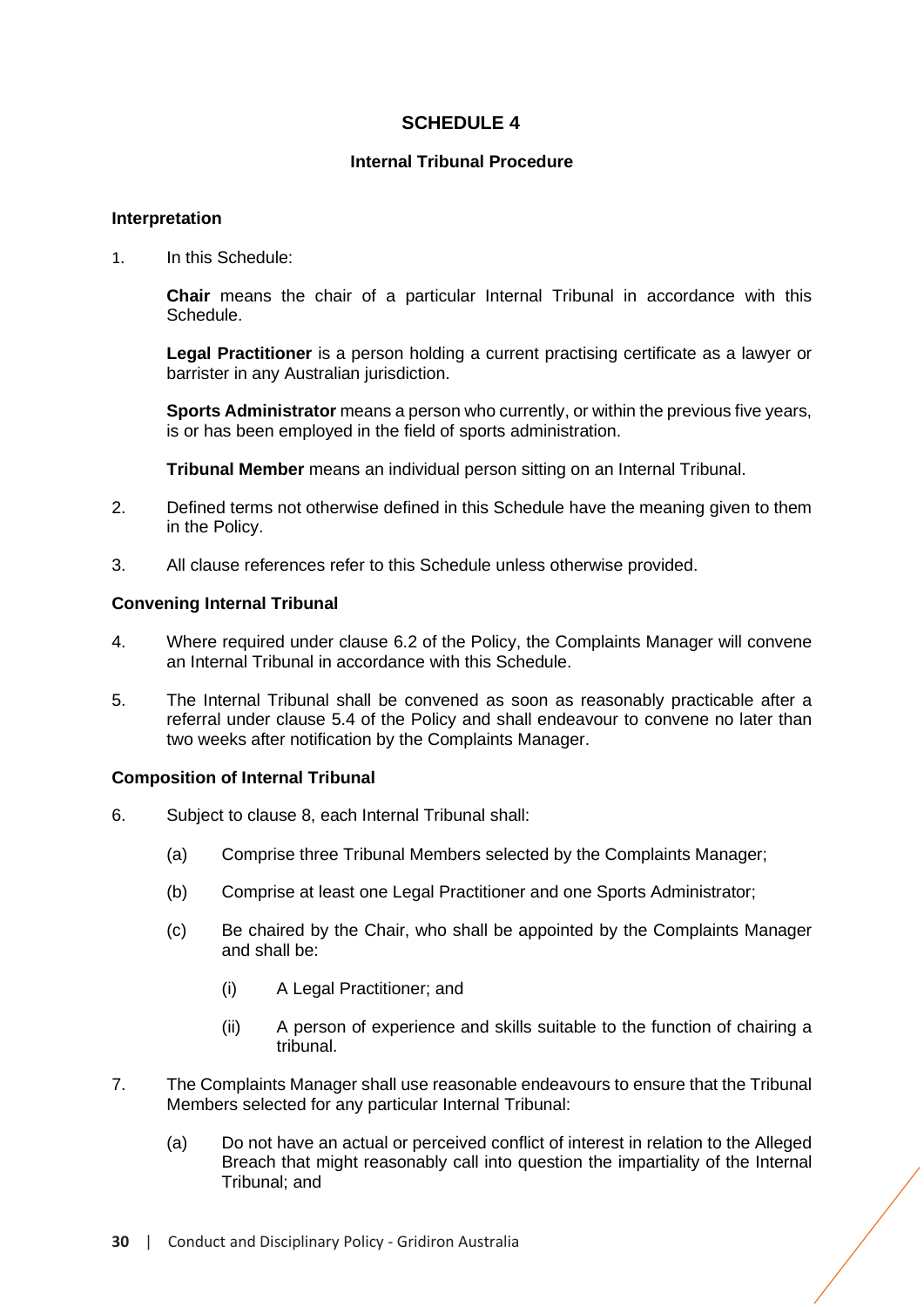- (b) Do not have any close personal connection to the Respondent(s) or the matters being considered by the Internal Tribunal.
- 8. Should a Tribunal Member become unable to sit on an Internal Tribunal following the convening of the Internal Tribunal for whatever reason, the Complaints Manager shall appoint a replacement Tribunal Member having regard to the requirements of clause 7.
- 9. Should a Respondent challenge the impartiality of any one or more Tribunal Member, the challenge will be determined by the Chair sitting alone, unless that challenge relates to the Chair in which case it will be determined by:
	- (a) The Complaints Manager; or
	- (b) If the Complaints Manager is unavailable or unable to act, the other members of the Internal Tribunal.
- 10. There shall be no right of appeal from a decision made under clause 9.
- 11. No Internal Tribunal decision shall be invalidated by any irregularity in the appointment of a Tribunal Member.

#### **Responsibilities of Chair**

- 12. Without limiting any other duties of the Chair set out under this Schedule, the person appointed as Chair of the Internal Tribunal shall have the following responsibilities:
	- (a) To chair hearings of the Internal Tribunal;
	- (b) To ensure accurate records are kept of all of the Internal Tribunal's proceedings and decisions, including at a minimum:
		- (i) Particulars of the hearing, including date, time and location;
		- (ii) The names of each Tribunal Member, Complainant, Respondent, witnesses called, and any other parties permitted to attend by the Internal Tribunal;
		- (iii) The decision of the Internal Tribunal, including any Sanction imposed, whether given to the parties orally, in writing or a combination of both, and the date(s) of communication; and
	- (c) To communicate to all parties of an Internal Tribunal the results of such Internal Tribunal and provide a copy of the record of result to the Complaints Manager within seven days of the hearing.

#### **Attendance at Internal Tribunal**

- 13. The following persons shall be required to attend the Internal Tribunal hearing conducted under this Schedule:
	- (a) The Respondent; and
	- (b) The Complainant.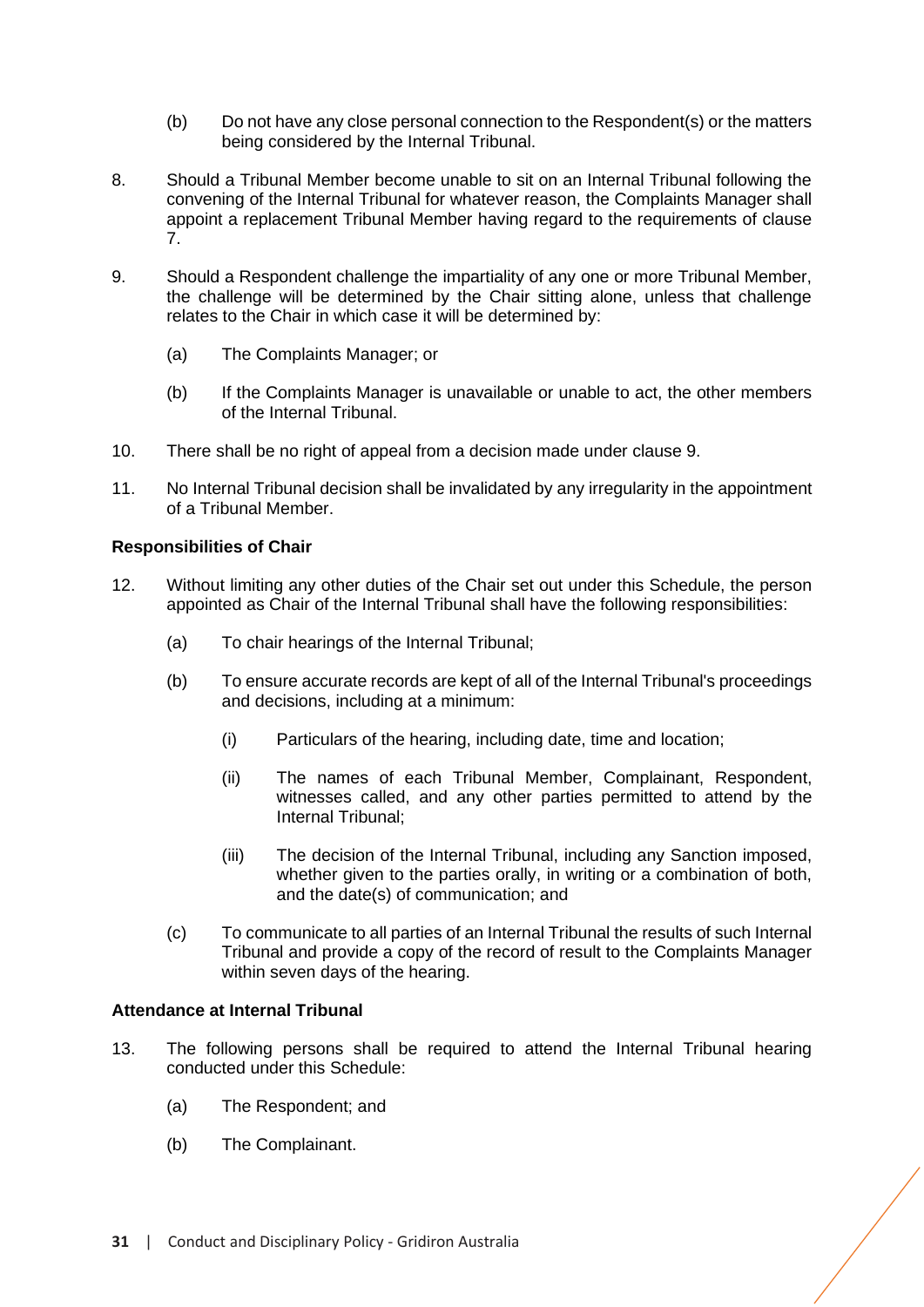- 14. The following persons shall be entitled to attend an Internal Tribunal hearing as required by the Complainant, or the Respondent:
	- (a) Witnesses called to give evidence by a Respondent;
	- (b) Witnesses called to give evidence by the Complainant;
	- (c) Any person that the Chair in their absolute discretion believes will assist the Internal Tribunal and invites to attend the Internal Tribunal for that purpose; and
	- (d) Where the Respondent, the Complainant or a witness is a Vulnerable Person, an adult adviser, which will in the absence of unavailability or other extraordinary circumstance be expected to be such person's parent or guardian.
- 15. Legal Practitioners are not permitted to appear before, or represent a party at, the Internal Tribunal unless in their personal capacity as a party to the Dispute. This clause does not prohibit a party seeking legal advice in relation to an Alleged Breach or engaging a Legal Practitioner to prepare materials to be used by that party at the Internal Tribunal.
- 16. Each party to the Internal Tribunal shall bear their own costs.

#### **Non-attendance by Respondent(s)**

- 17. If any Respondent (or representative of a Respondent organisation) fails to attend the Internal Tribunal hearing without reasonable cause, the hearing may proceed and a determination may be made by the Internal Tribunal in the absence of the Respondent, provided that the Internal Tribunal is satisfied that this Schedule have been complied with.
- 18. A Respondent or Complainant may apply to the Chair to have an Internal Tribunal hearing:
	- (a) Adjourned; or
	- (b) Convened in another way (eg teleconference),

if there are compelling circumstances that warrant such steps being taken to avoid costs, hardship or significant inconvenience to one or more parties. The Internal Tribunal has sole discretion on whether or not to grant the application.

19. If the Complainant fails to attend an Internal Tribunal hearing without reasonable cause, the hearing may proceed and a determination may be made by the Internal Tribunal in the absence of that person, provided that the Internal Tribunal is satisfied that all notification procedures under this Schedule have been carried out.

# **Procedure of Internal Tribunal**

- 20. The Internal Tribunal shall conduct the hearing in such manner as it sees fit and may in its absolute discretion:
	- (a) Consider any evidence, and in any form that it deems relevant;
	- (b) Question any person giving evidence;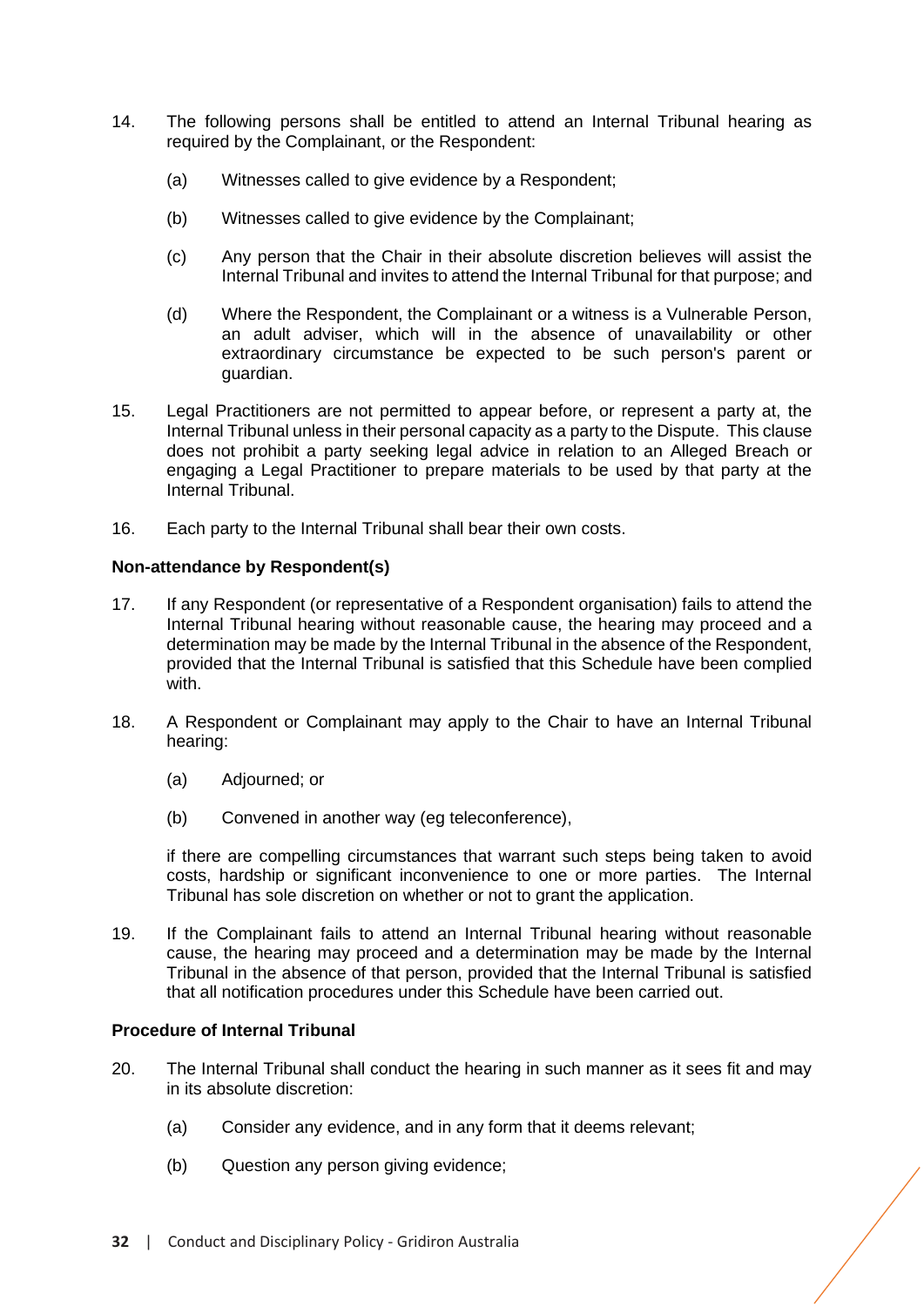- (c) Limit the number of witnesses presented to those who provide any new evidence; and
- (d) Act in an inquisitorial manner in order to establish the truth of the issue/case before it.
- 21. Without limiting the Internal Tribunal's power to regulate its own procedure as it sees fit, the Internal Tribunal shall ordinarily proceed in accordance with the following steps:
	- (a) If a body corporate, the NSO, a Member Organisation or Affiliate is a party to an Internal Tribunal hearing, one member of that body corporate, NSO, Member Organisation or Affiliate shall be appointed by the body corporate, NSO, Member Organisation or Affiliate to act as spokesperson for such body at the Internal Tribunal.
	- (b) At the commencement of a hearing, the Chair will identify the Tribunal Members and determine whether the Respondent is present to answer the allegation(s) in the Alleged Breach.
	- (c) The Respondent and the Complainant will be notified of their right to remain in the hearing until all evidence is presented but not to be present while the Internal Tribunal considers its findings and determines an appropriate Sanction (if any).
	- (d) The Chair shall advise all those persons present of the method of recording the hearing (if any).
	- (e) The allegation(s) as contained in the Alleged Breach shall be read out in the presence of all persons eligible to be present.
	- (f) The Respondent shall be asked whether or not they intend to contest the allegation(s).
	- (g) If the Respondent does not contest the allegation(s), the Chair will provide the Complainant and the Respondent with an opportunity to make submissions as to the appropriate Sanction (if any) to be imposed. In such circumstances, the Complainant and/or the Respondent may, if they wish, call witnesses to give evidence regarding the seriousness or otherwise of the breach, and any other mitigating or aggravating factors.
	- (h) If the Respondent contests the allegation(s), then the Chair will ask all witnesses except the Complainant(s) and the Respondent (and their advisers, if appointed in accordance with this Schedule) to leave the room and to wait to be called to give their evidence.
	- (i) The Complainant shall proceed to give evidence and the witnesses (if any) called by the Complainant(s) shall be called upon to give their evidence in turn, subject to the approval of the number of witnesses to be called by the Internal Tribunal in its discretion. The Respondent (or, if they are a minor his/her adviser) may ask questions of the Complainant or any witness called.
	- (j) Each witness shall be entitled to leave the Internal Tribunal hearing after giving evidence unless otherwise directed by the Internal Tribunal. Witnesses shall be entitled to remain in the hearing room after giving evidence with the permission of the Internal Tribunal.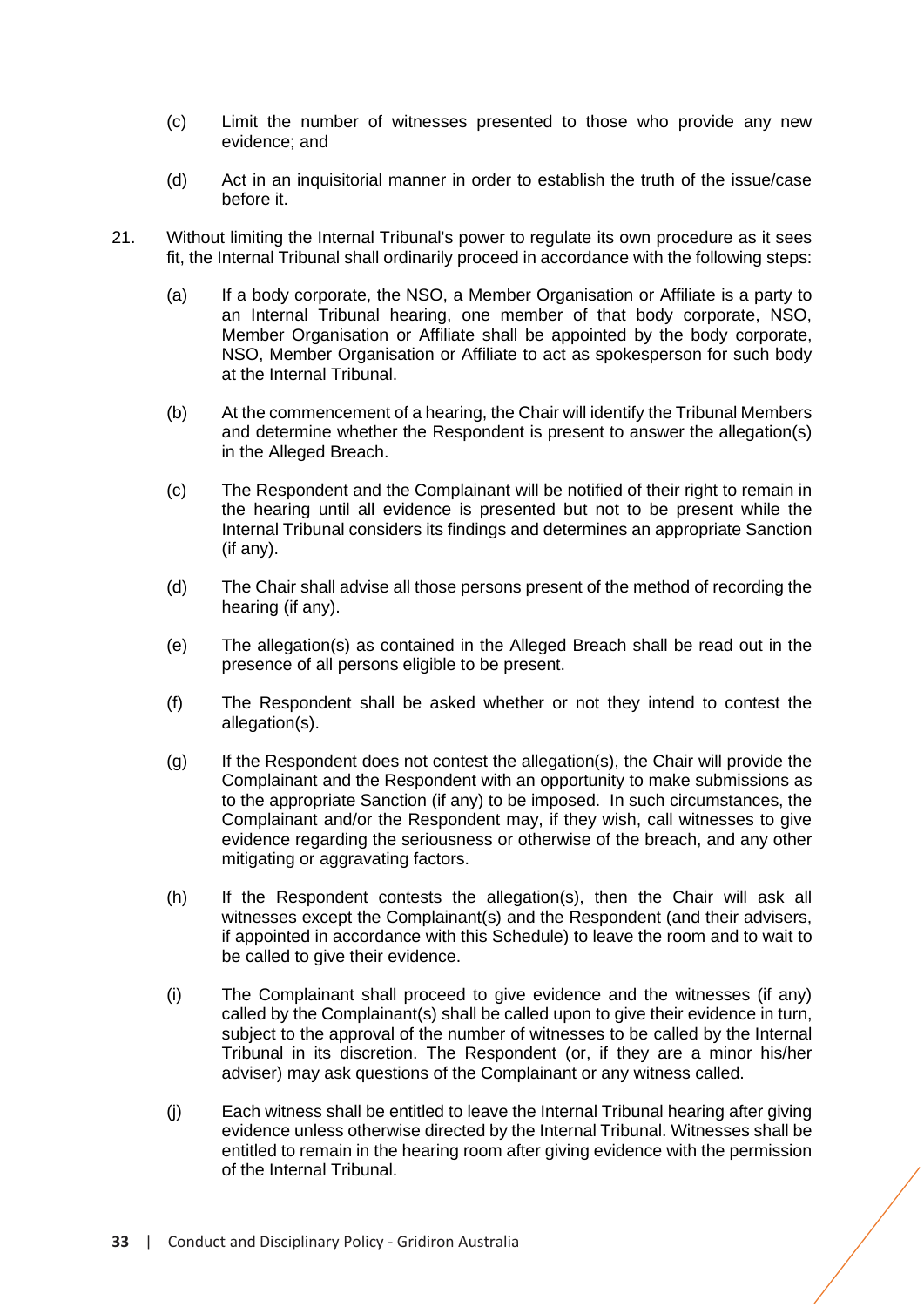- (k) The Respondent shall then be entitled to present their defence. Witnesses may be called subject to the approval of the number of witnesses to be called by the Internal Tribunal in its discretion. Complainants or the adviser to a Complainant who is a minor may ask questions of the Respondent or any witness called.
- (l) Where a person under the age of 18 exercises his/her right to have an adult observer or adviser present in accordance with this Schedule, a reasonable opportunity for consultation between the minor and the adviser shall be provided by the Internal Tribunal.
- (m) Where the Respondent makes video evidence available to the Internal Tribunal, it may, at the discretion of the Internal Tribunal, be presented. The onus of providing suitable viewing equipment shall lie with the person requesting that the evidence be presented.
- (n) The Internal Tribunal may, so as to limit inconvenience to witnesses, allow evidence to be given by telephone or videoconference.
- 22. At the conclusion of all of the evidence and submissions the Chair shall ask the Respondent, the Complainant and all other persons present to leave the hearing room while the Internal Tribunal considers its findings.
- 23. If the Internal Tribunal is satisfied that a breach of an Eligible Policy has been proven using the Standard of Proof, it shall find the breach proven. Otherwise the Alleged Breach shall be dismissed.
- 24. If the Internal Tribunal is not satisfied that the particular alleged breach has been proved but is satisfied that a lesser breach of an Eligible Policy has been proven, then the Internal Tribunal may find such lesser breach proved.
- 25. Where it appears to the Internal Tribunal that the Complainant has made an error in making the wrong alleged breach of an Eligible Policy, or omitted alleged breaches that should have been made, the Internal Tribunal may amend the allegation(s), subject always to the requirement that the Respondent must be informed of the new allegations and given an opportunity to respond to such allegations.
- 26. The decision of the Internal Tribunal shall be given by the Chair in the presence of both the Respondent and Complainant, unless one or both choose not to remain. If:
	- (a) One of the Respondent or Complainant are not present, the Chair may give the decision orally, and must communicate the decision to the non-attending party in writing as soon as practicable; or
	- (b) Neither the Respondent nor Complainant are present, the Chair must communicate the decision to each of the Respondent and Complainant in writing as soon as practicable.
- 27. The Internal Tribunal may reserve its decision but if it does so, it will provide its decision within 14 days of the hearing.
- 28. The Internal Tribunal is not obliged to give oral or written reasons for any decision made by it under this Schedule but may do so if it wishes.
- 29. Where the Internal Tribunal finds that one or more alleged breaches of an Eligible Policy have been proven, it shall inform the parties of its decision and provide the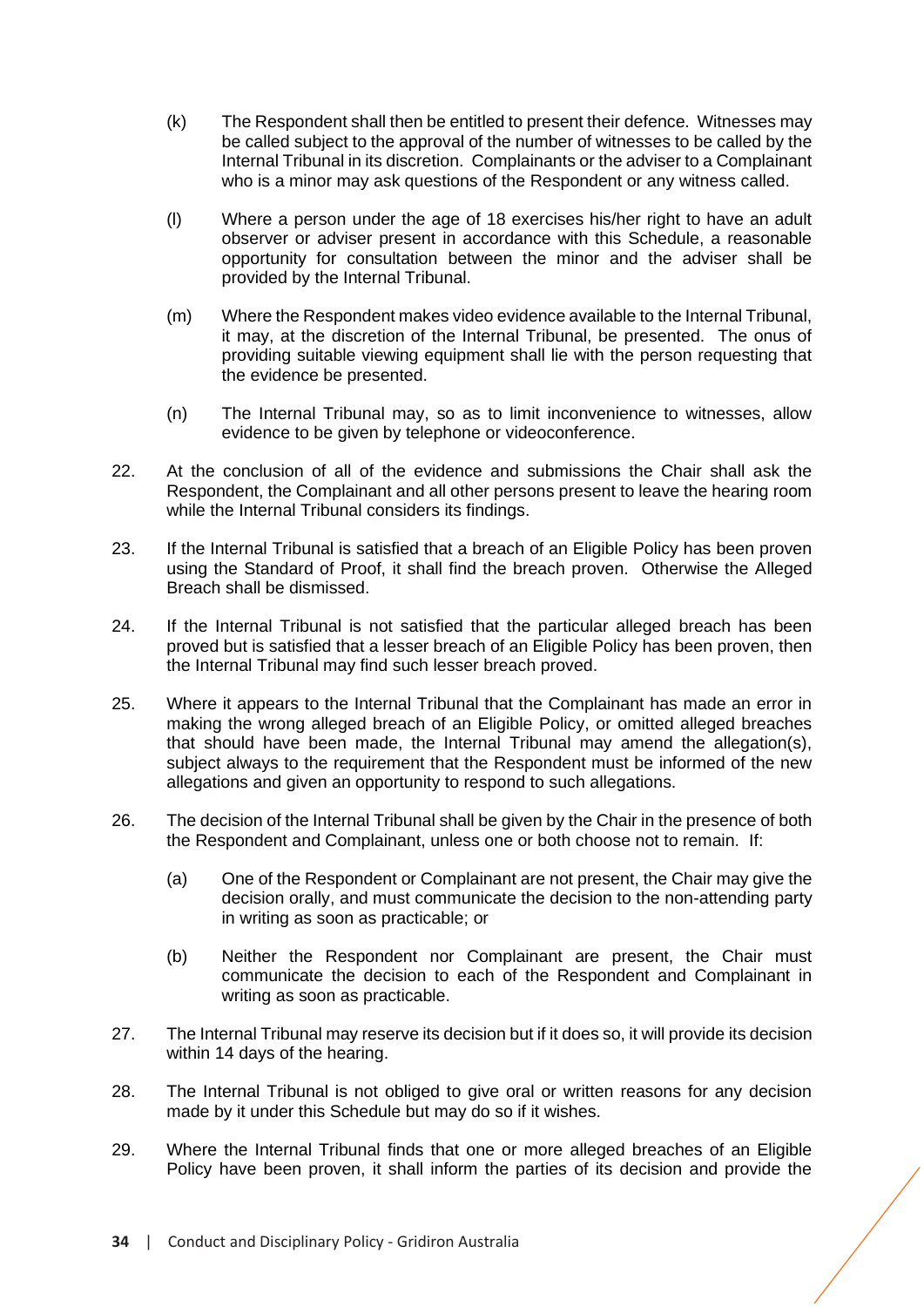Complainant and the Respondent with an opportunity to make submissions as to any aggravating or mitigating factors, before the Internal Tribunal makes a decision on Sanction. The Internal Tribunal may, in its absolute discretion, decide that it is appropriate to:

- (a) Receive oral submissions as to Sanction immediately after delivering its decision on liability; or
- (b) Adjourn the hearing to allow the parties to make Sanction submissions on some later date, in which case, the Internal Tribunal shall direct whether submissions on penalty should be made orally or in writing.
- 30. After considering the parties' submissions as to Sanction, the Internal Tribunal shall determine the Sanction to be imposed (if any) in accordance with clause [5.6](#page-16-0) of the Policy, and shall advise the Respondent of the Sanction. The Chair shall also notify the Complaints Manager of the decision of the Internal Tribunal.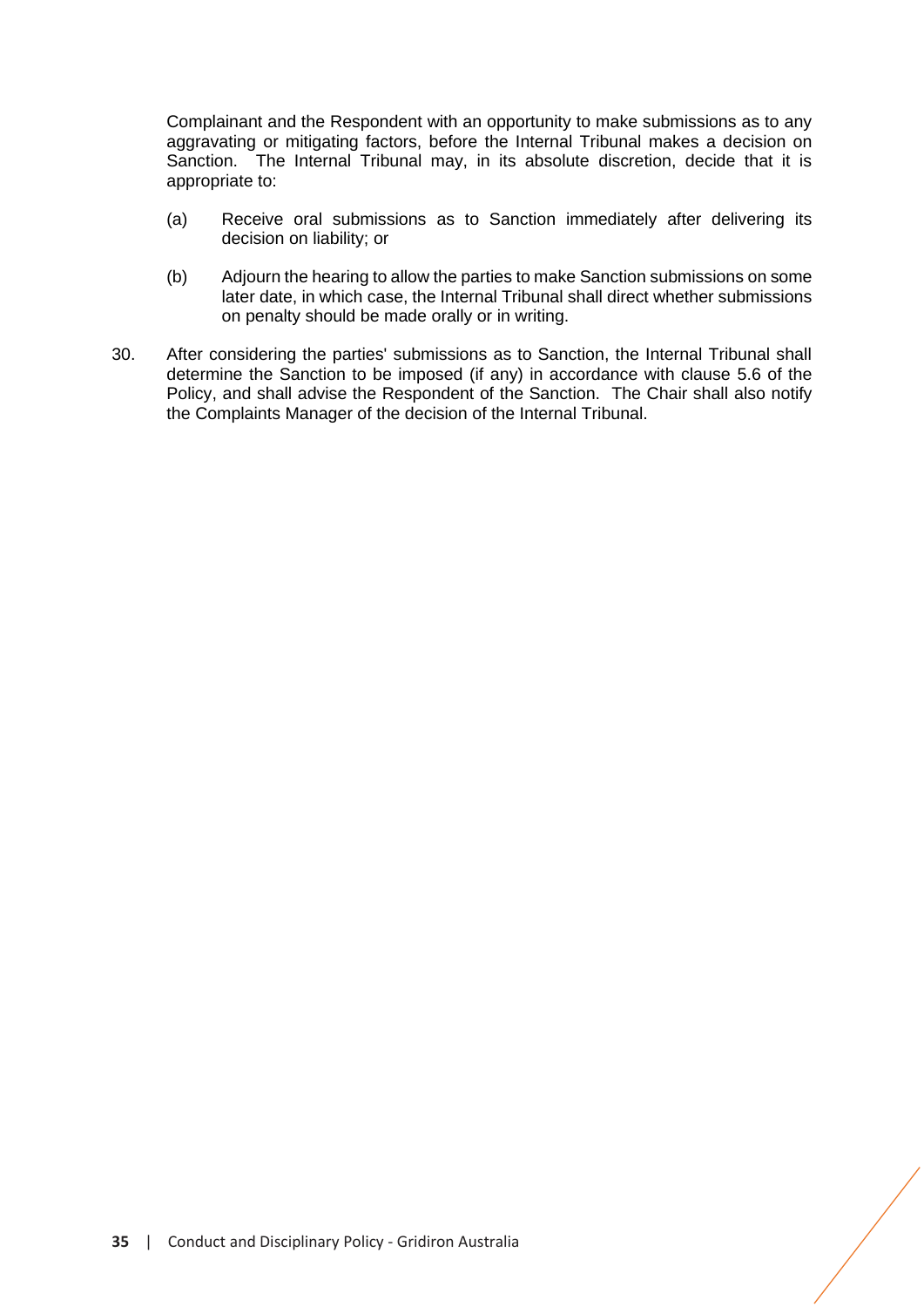# **SCHEDULE 5**

# **Internal Appeals Tribunal Procedure**

#### <span id="page-35-0"></span>**Interpretation**

1. In this Schedule:

**Appeal Chair** means the chair of a particular Internal Appeals Tribunal in accordance with this Schedule.

**Tribunal Member** means an individual person sitting on an Internal Appeals Tribunal.

- 2. Defined terms not otherwise defined in this Schedule have the meaning given to them in the Policy or Schedule 4, as the case may be.
- 3. All clause references refer to this Schedule unless otherwise provided.

#### **Convening Internal Appeals Tribunal**

- 4. As required under clause [7.6](#page-20-2) of the Policy, the Complaints Manager will convene an Internal Appeals Tribunal in accordance with this Schedule.
- 5. The Internal Appeals Tribunal shall be convened as soon as reasonably practicable after a referral under clause [7.6](#page-20-2) of the Policy and shall endeavour to convene no later than two weeks after notification by the Complaints Manager.

#### **Composition of Internal Appeals Tribunal**

- 6. Subject to clause 7, each Internal Appeals Tribunal shall
	- (a) Comprise three Tribunal Members selected by the Complaints Manager;
	- (b) Comprise at least one Legal Practitioner and one Sports Administrator; and
	- (c) Be chaired by the Appeal Chair who shall be appointed by the Complaints Manager and shall be:
		- (i) A Legal Practitioner; and
		- (ii) A person of experience and skills suitable to the function of chairing an Internal Appeals Tribunal,

none of whom sat on or was involved in the original Hearing Tribunal for the Alleged Breach subject of the appeal.

7. Clauses 8 to 10 (inclusive) of Schedule 4 apply to an Internal Appeals Tribunal with any necessary amendments.

#### **Procedure of Internal Appeals Tribunal**

8. Subject to this Schedule, the Internal Appeals Tribunal and persons appearing before it are bound by the same procedures under this Policy as if the Internal Appeals Tribunal was the Internal Tribunal hearing a matter at first instance.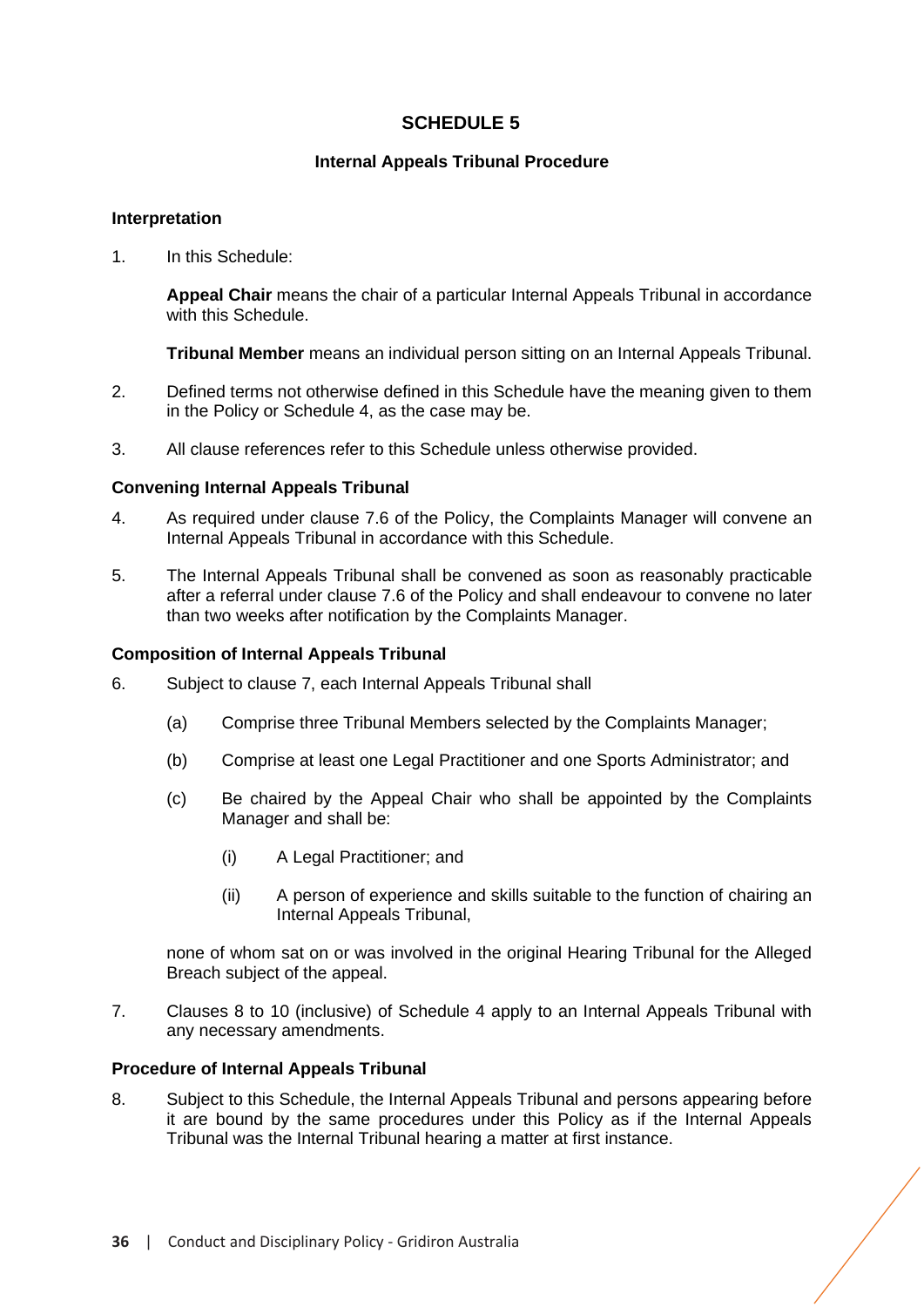- 9. The Complaints Manager shall forward records of the Internal Tribunal hearing in which the matter the subject of the appeal was heard at first instance to the Appeal Chair.
- 10. The Internal Appeals Tribunal must limit its hearing to consideration of the Ground(s) of Appeal relied upon by the Appellant under clause [7.3](#page-18-3) of the Policy, in accordance with clause [7.7](#page-20-1) of the Policy.
- 11. An Internal Appeals Tribunal has the power to:
	- (a) Dismiss the appeal;
	- (b) Uphold the appeal;
	- (c) Impose any of the Sanctions set out in the Policy; or
	- (d) Reduce, increase or otherwise vary any Sanction imposed by the Internal Tribunal under the Policy,

in accordance with clause 10 but otherwise in such manner as it thinks fit.

- 12. At the conclusion of the appeal, the Appeal Chair shall ensure that the Appellant, Respondent and GA are informed of the determinations of the Internal Appeals Tribunal. The Appeal Chair shall also notify the Complaints Manager of the decision of the Internal Appeals Tribunal.
- 13. The Internal Appeals Tribunal is not obliged to give oral or written reasons for its decision.
- 14. The Internal Appeals Tribunal has discretion to order the refund of the appeal fee and shall do so where the appeal results in the breach being dismissed or the Sanction reduced.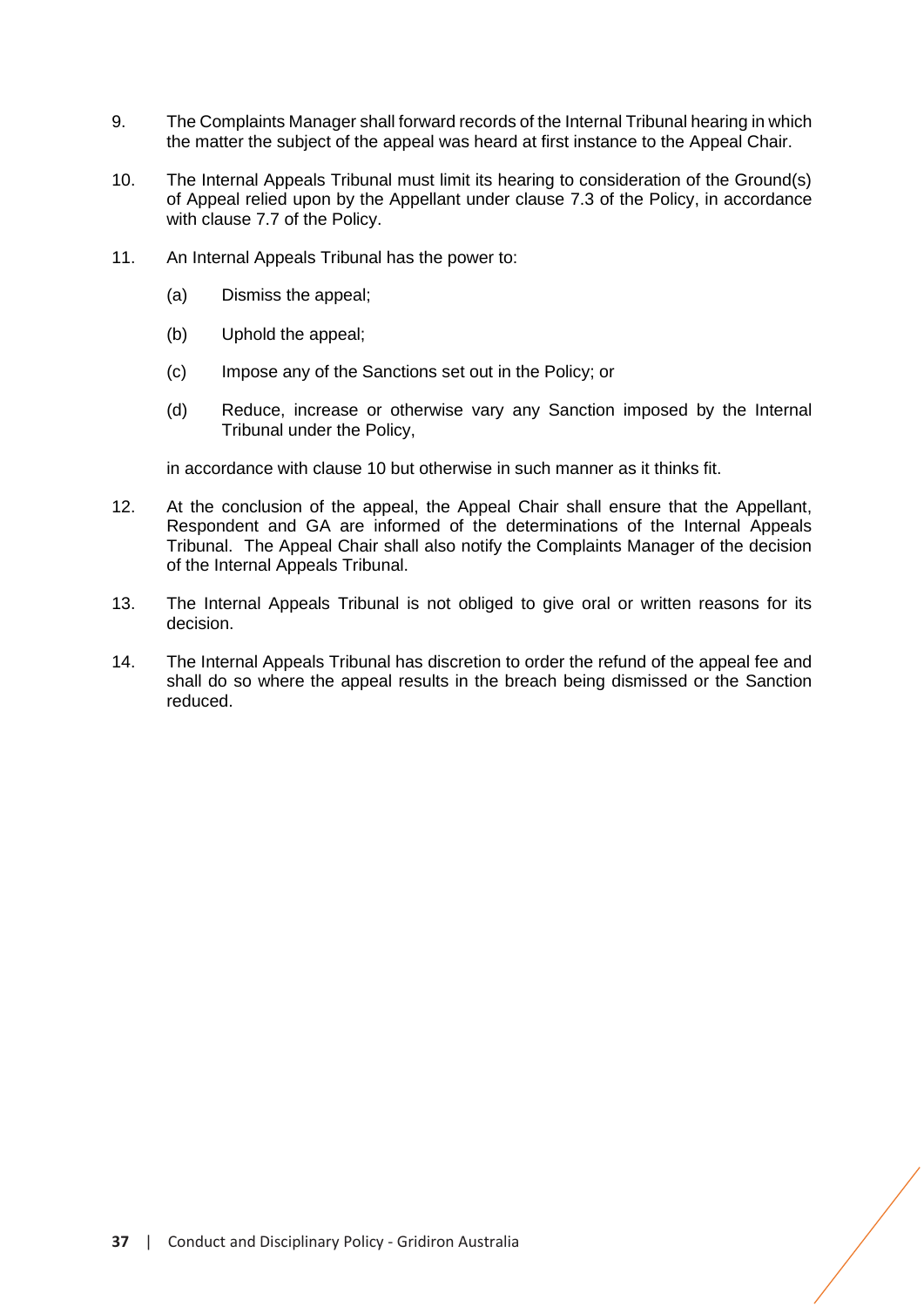# **ANNEXURE A**

# **Record of Alleged Breach**

<span id="page-37-0"></span>

| Name of Complaints<br>Manager                           |                                    |              | $\Box$       | <b>Complaint Form</b><br>attached |
|---------------------------------------------------------|------------------------------------|--------------|--------------|-----------------------------------|
| Process chosen to<br>resolve Alleged Breach<br>(if any) |                                    |              |              |                                   |
| <b>Was Provisional Action</b><br>taken?                 | $\square$ Yes                      | $\square$ No |              |                                   |
| If so, what?                                            |                                    |              |              |                                   |
| Was Alleged Breach<br>referred to external<br>agency?   | $\square$ Yes                      | $\square$ No |              |                                   |
|                                                         | Please detail:                     |              |              |                                   |
| Date Complaint Form<br>received                         |                                    |              |              |                                   |
| Date Process<br>undertaken                              |                                    |              |              |                                   |
| Was Alleged Breach<br>valid?                            | $\square$ Yes                      | $\square$ No |              |                                   |
| If not, why?                                            | Please detail                      |              |              |                                   |
| If Alternative Dispute<br><b>Resolution (ADR)</b>       | Date of referral to ADR:           |              |              |                                   |
|                                                         | Type of ADR:                       |              |              |                                   |
|                                                         | Date of ADR:                       |              |              |                                   |
|                                                         | Alleged Breach resolved at ADR:    | $\Box$ Yes   | $\square$ No |                                   |
|                                                         | If no, alternative Process chosen: |              |              |                                   |
|                                                         | If Yes, please detail:             |              |              |                                   |
| If Warning Procedure                                    | Date letter sent to Respondent:    |              |              |                                   |
|                                                         | Any further comments:              |              |              |                                   |